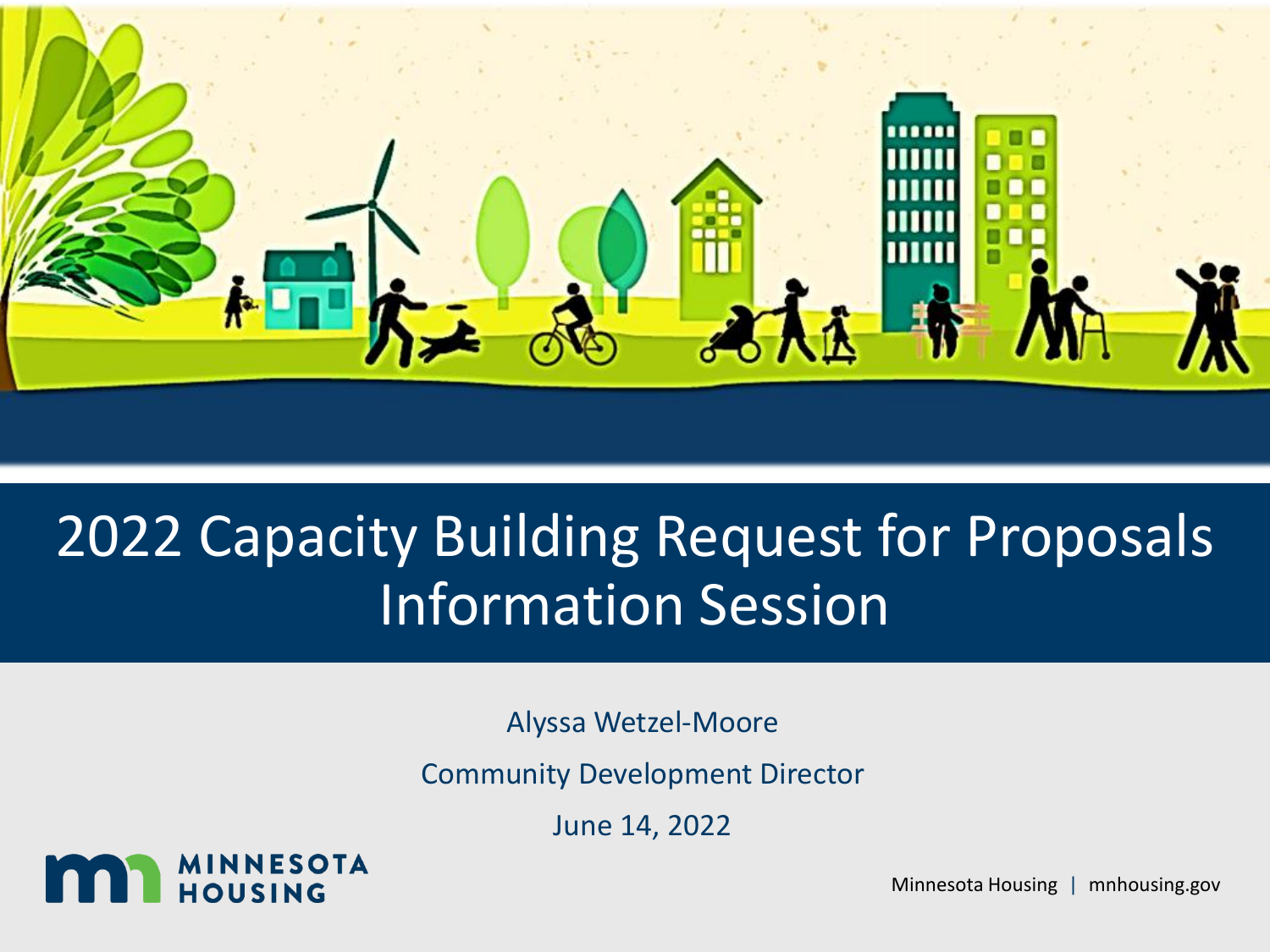### Agenda

\*Presentation will be recorded and available online\*

- 1. Brief overview of Minnesota Housing
- 2. Overview of the 2022 Capacity Building RFP
- 3. Description of the Grant Uses
- 4. Selection Process and Timeline
- 5. Detailed Application Instructions and Tips
- 6. Questions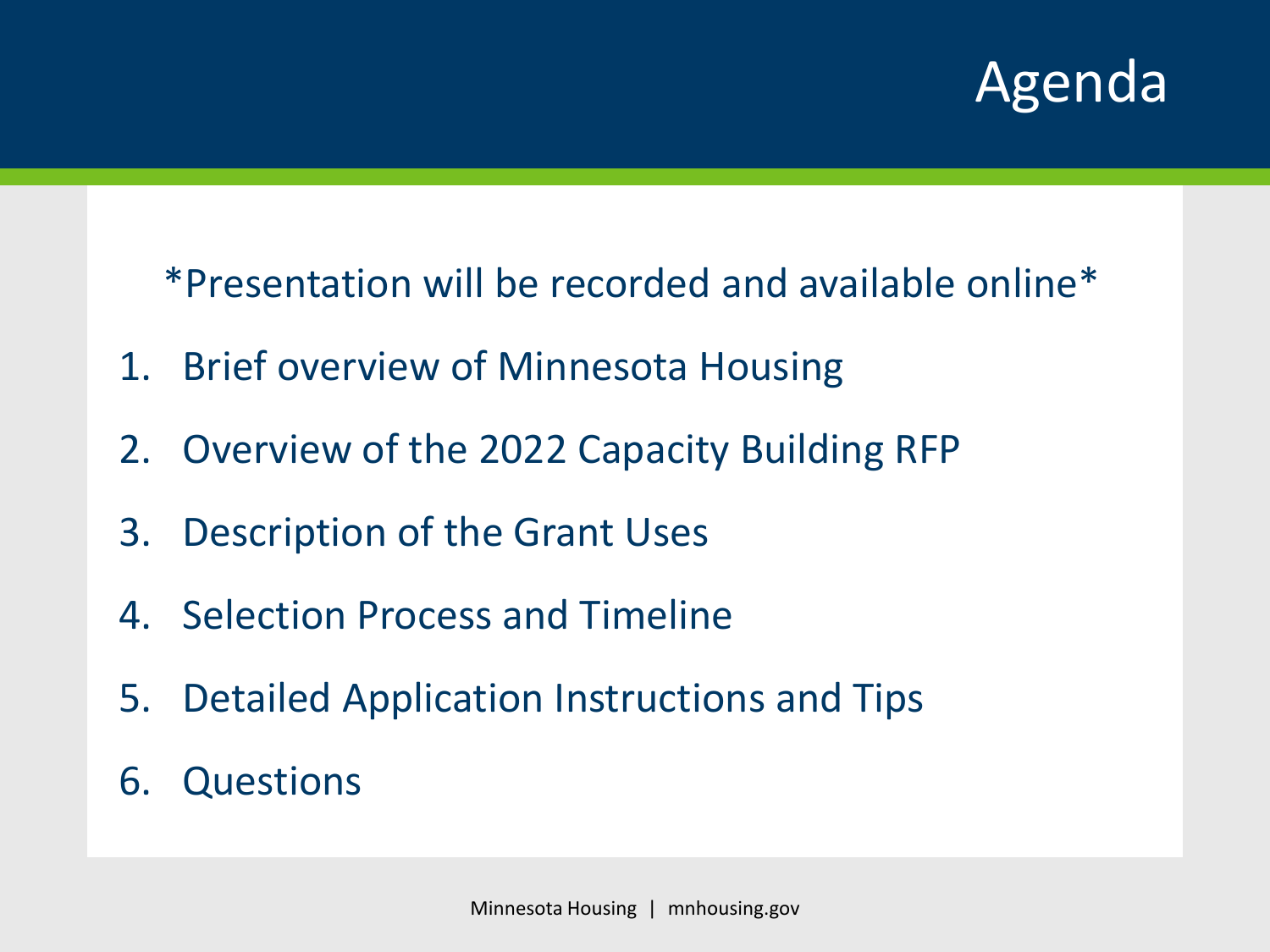

# Our Mission: The Core Purpose

Housing is the foundation for success, so we collaborate with individuals, communities and partners to create, preserve and finance housing that is affordable.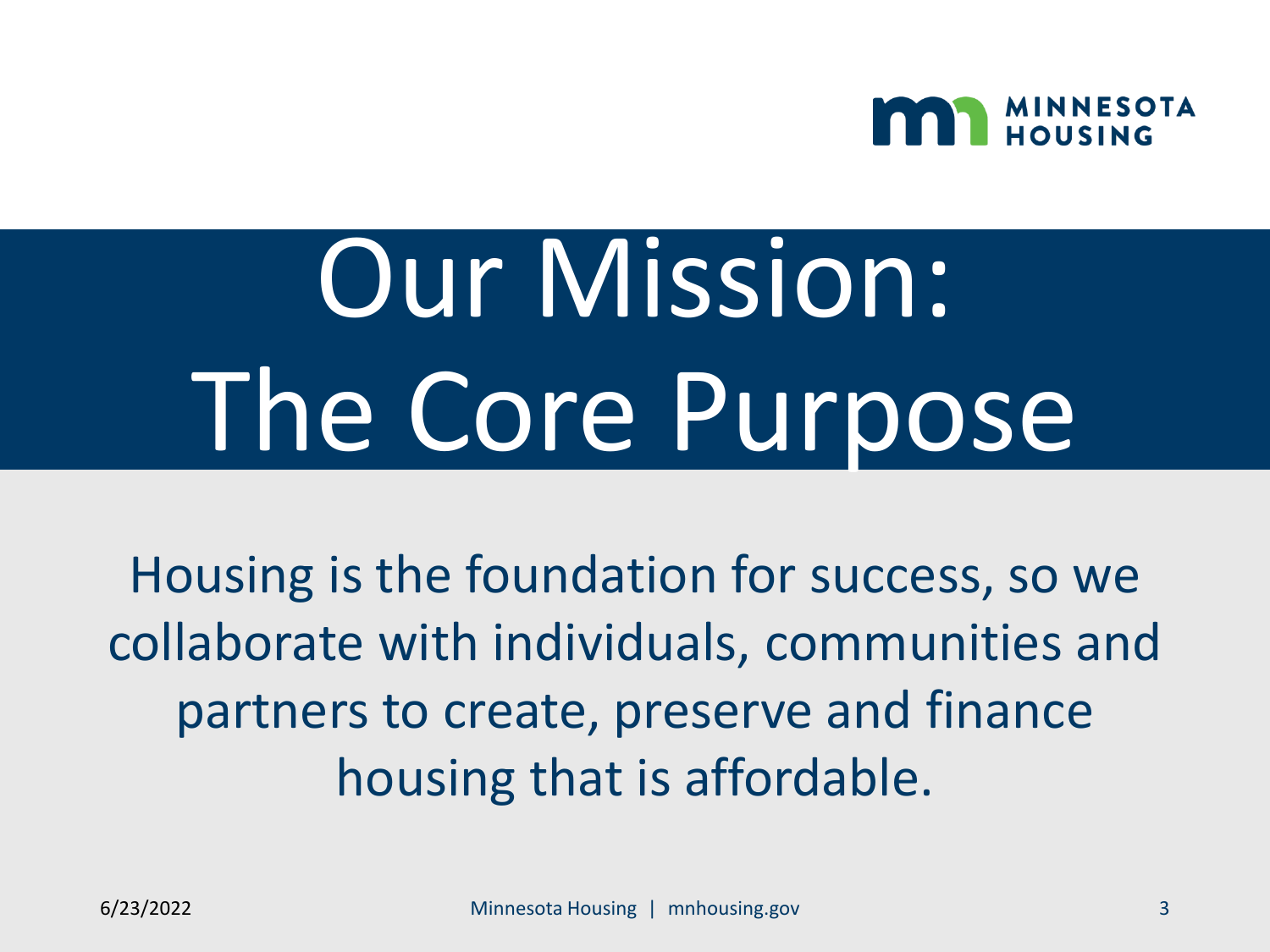### Why We're Here

4

• Housing impacts Minnesotans of **all backgrounds** in **all corners** of the state

• Housing touches **all areas of life** – education, health, jobs and more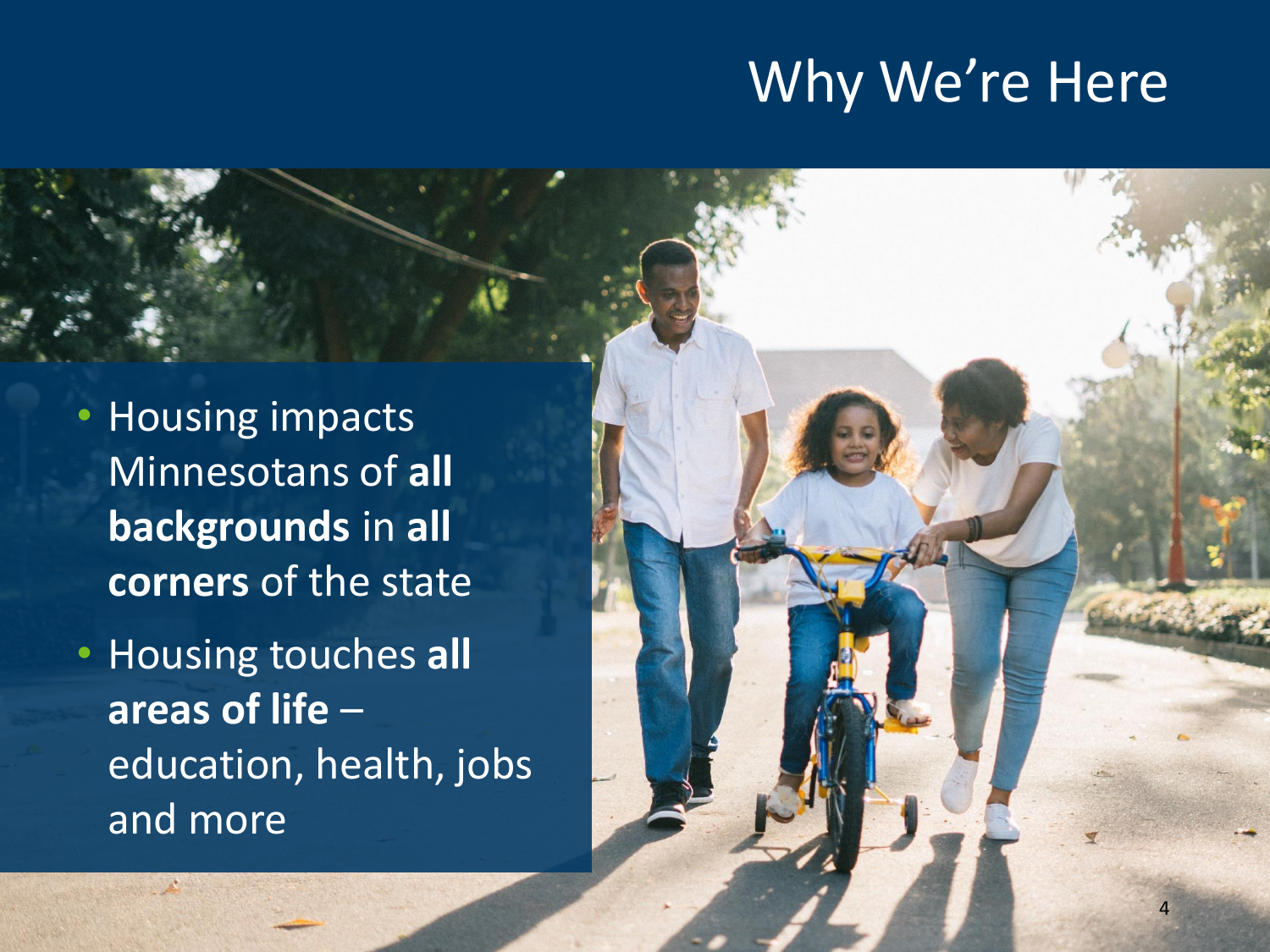### Our Housing Continuum

| <b>Homelessness</b><br><b>Prevention</b> | <b>Supportive</b><br><b>Housing</b> | <b>Rental Housing   Homeownership  </b> |
|------------------------------------------|-------------------------------------|-----------------------------------------|
|                                          |                                     |                                         |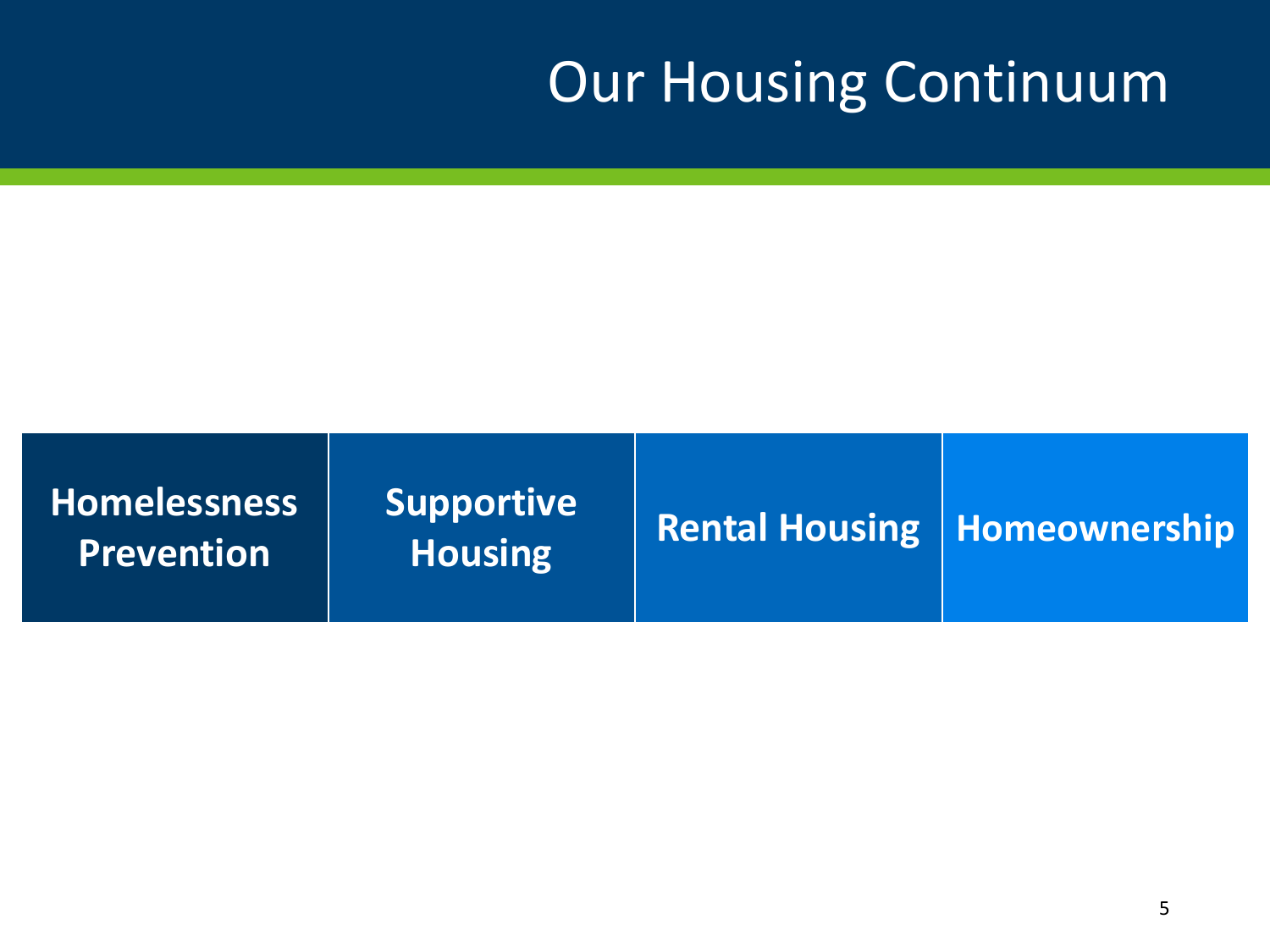### Our Program Delivery Process

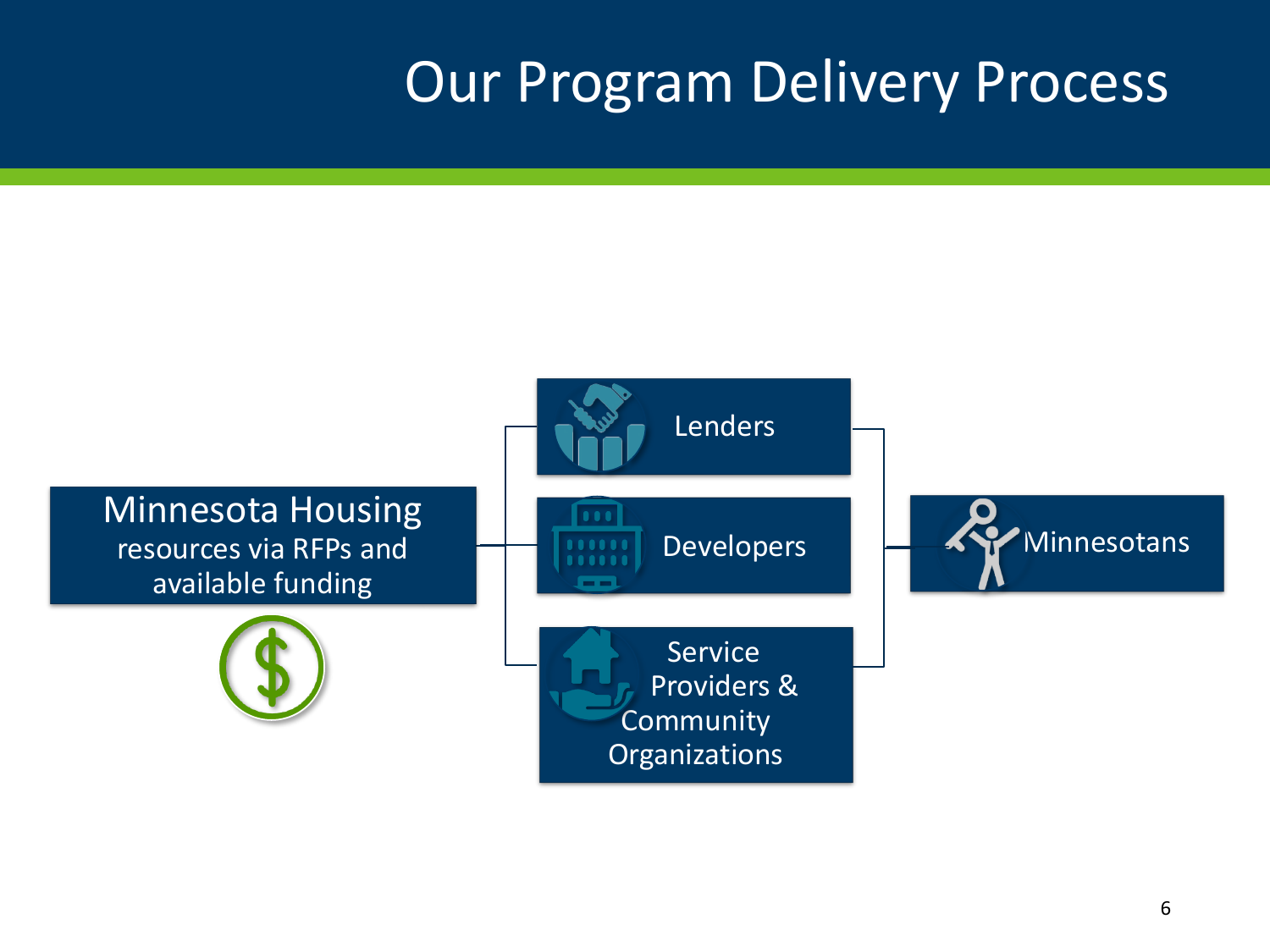

### Capacity Building RFP Overview Due Monday, July 25<sup>th</sup> at Noon CT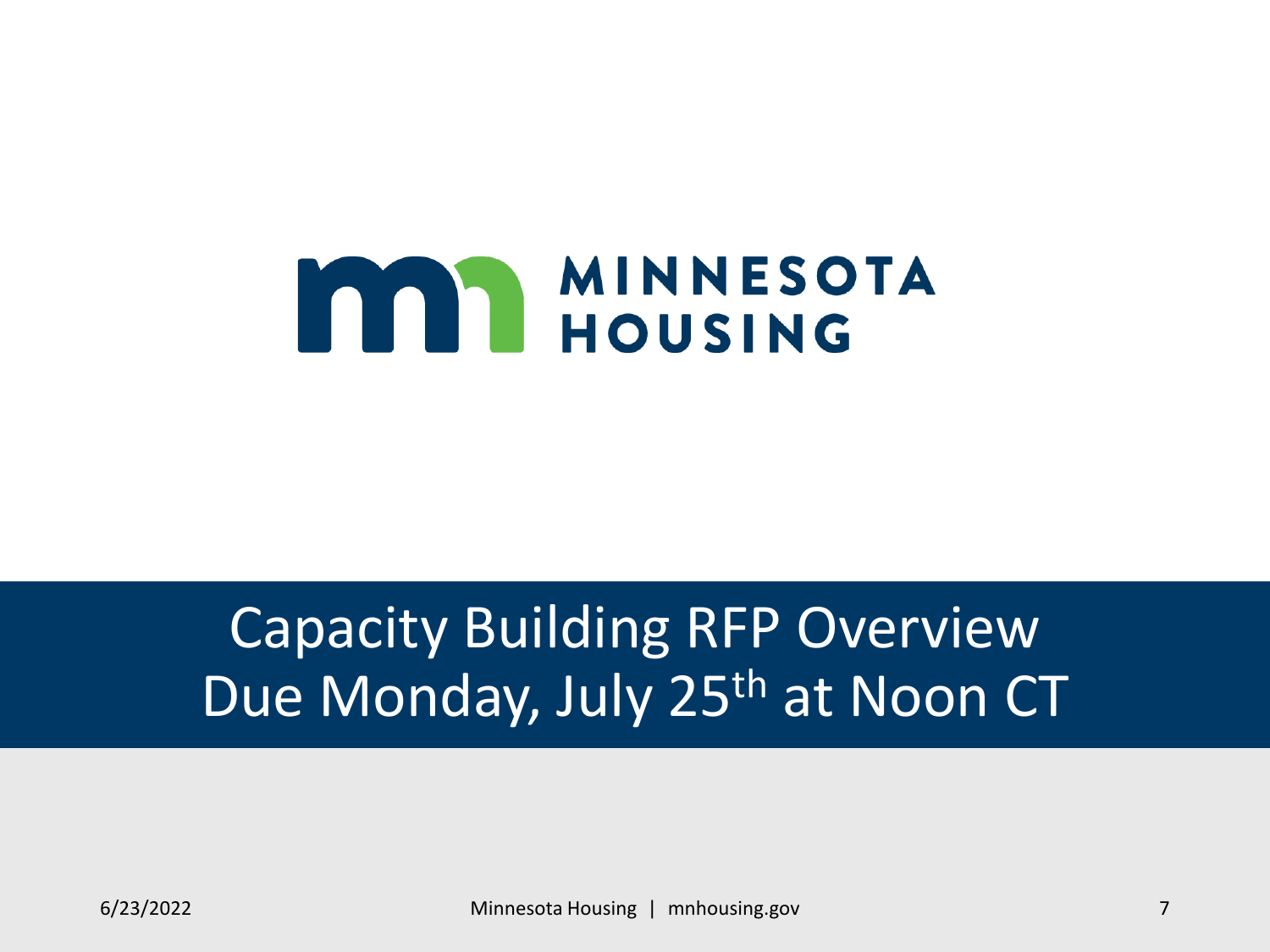### Overview of Capacity Building Grant Program

- Fund activities that build capacity of organizations and communities to address root causes of housing challenges and create thriving and inclusive communities.
- Communities Most Impacted by housing challenges and disparities are experts and key partners in developing solutions to these challenges.
- Minnesota Housing trusts organizations and communities to use their knowledge and creativity to develop strategies that work for them.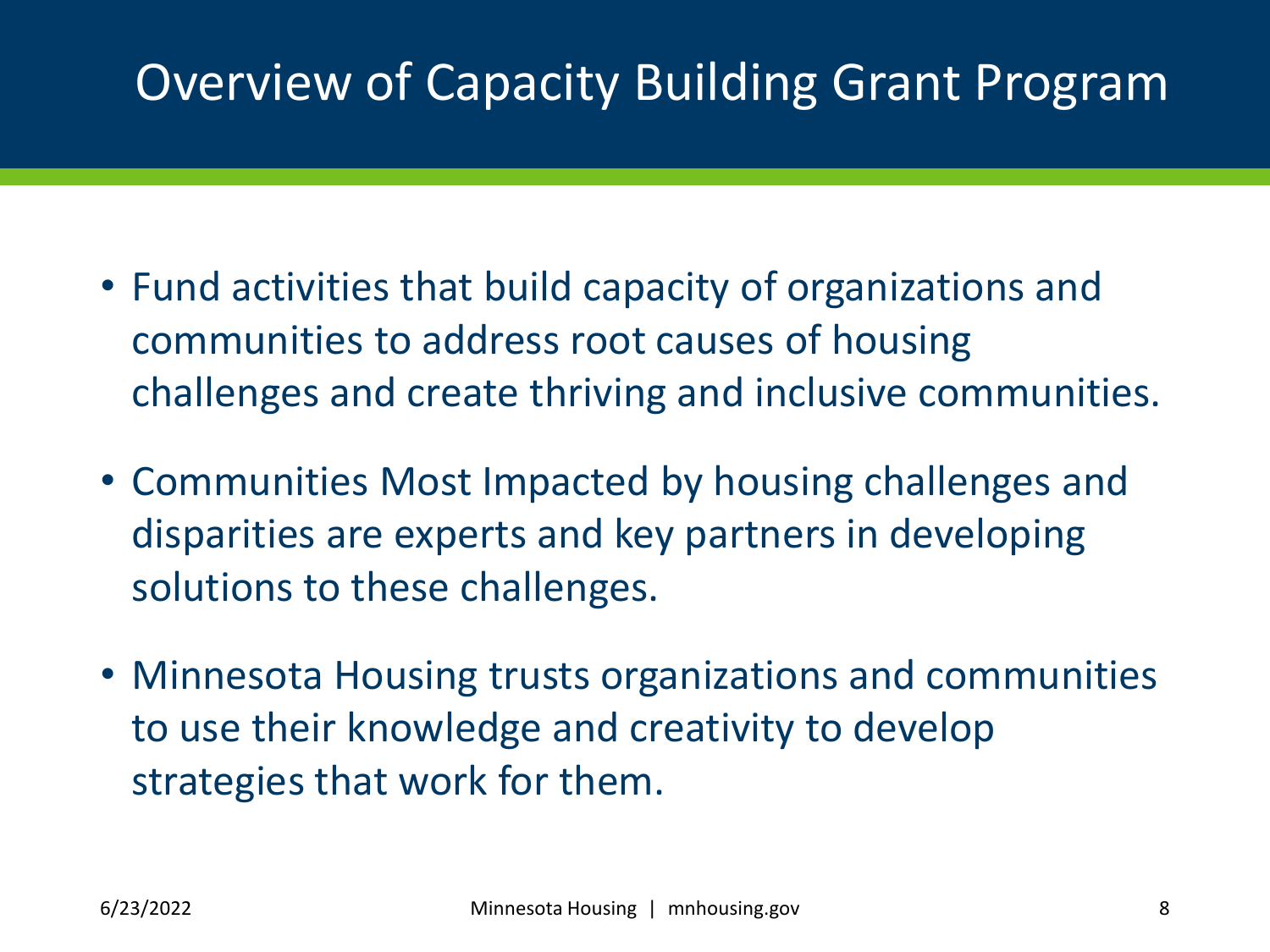### 2020 – 2022 Strategic Priorities

- Strengthening Disinvested Communities including:
	- Fostering the **co-creation of solutions** with communities
	- Addressing **systemic barriers**
	- **Diversifying the partners** we fund and with whom we work
	- Bolstering **cross-sector community development** work
- Supporting Tribal Nations and Indigenous communities:
	- Increasing Tribal access to program resources
	- Supporting tribes in building their program capacity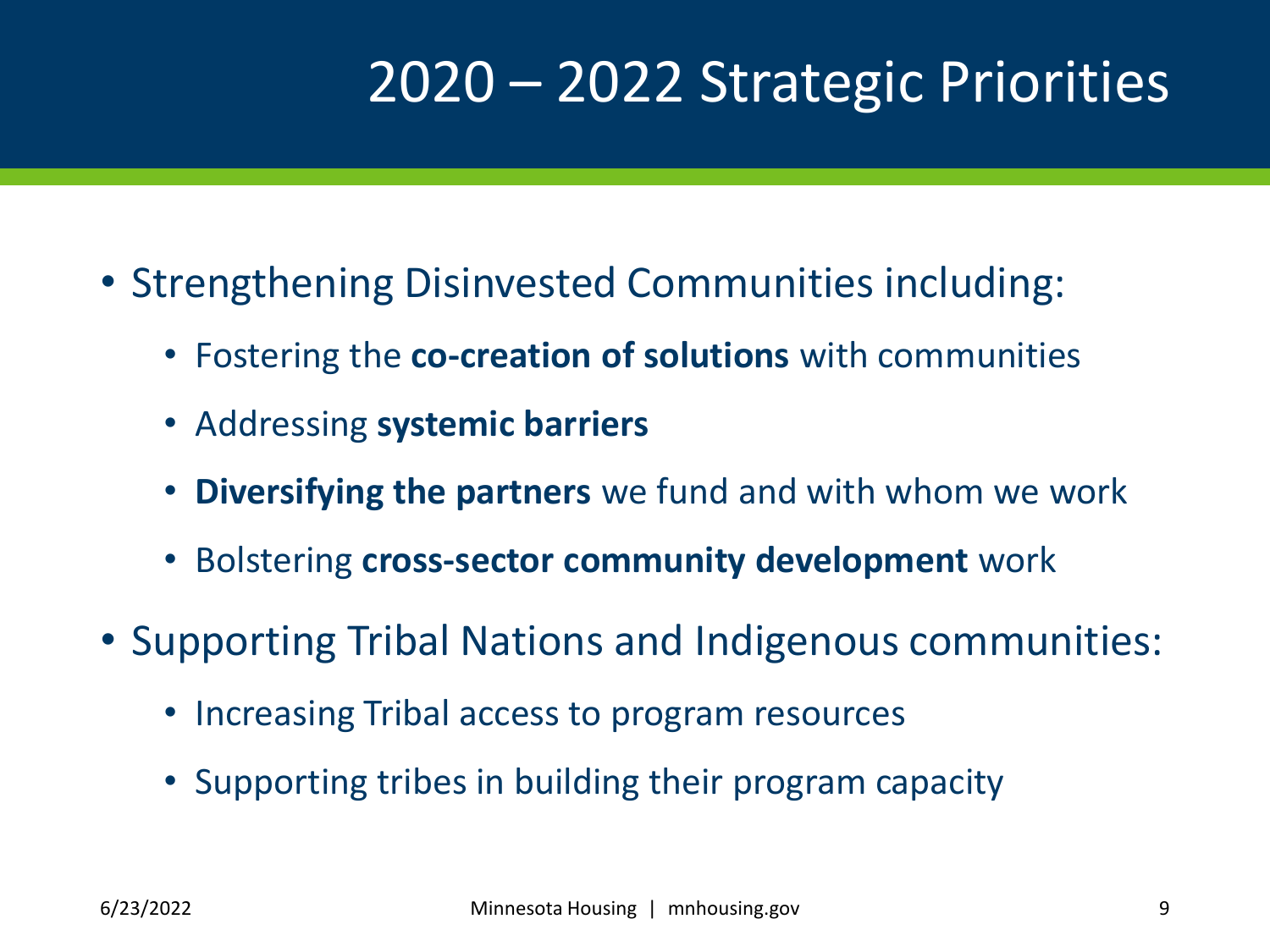### Capacity Building Grant Program Request for Proposals

- Two-year grant period
- Two Uses, Choose Only One:
	- Organizational Capacity Building
	- **Intermediary Capacity Building**
- Combined total of up to \$1,450,000
- Organizational Capacity Building applicants do not compete with Intermediary Capacity Building applicants.
- Grant awards of \$50,000 or more will have more extensive monitoring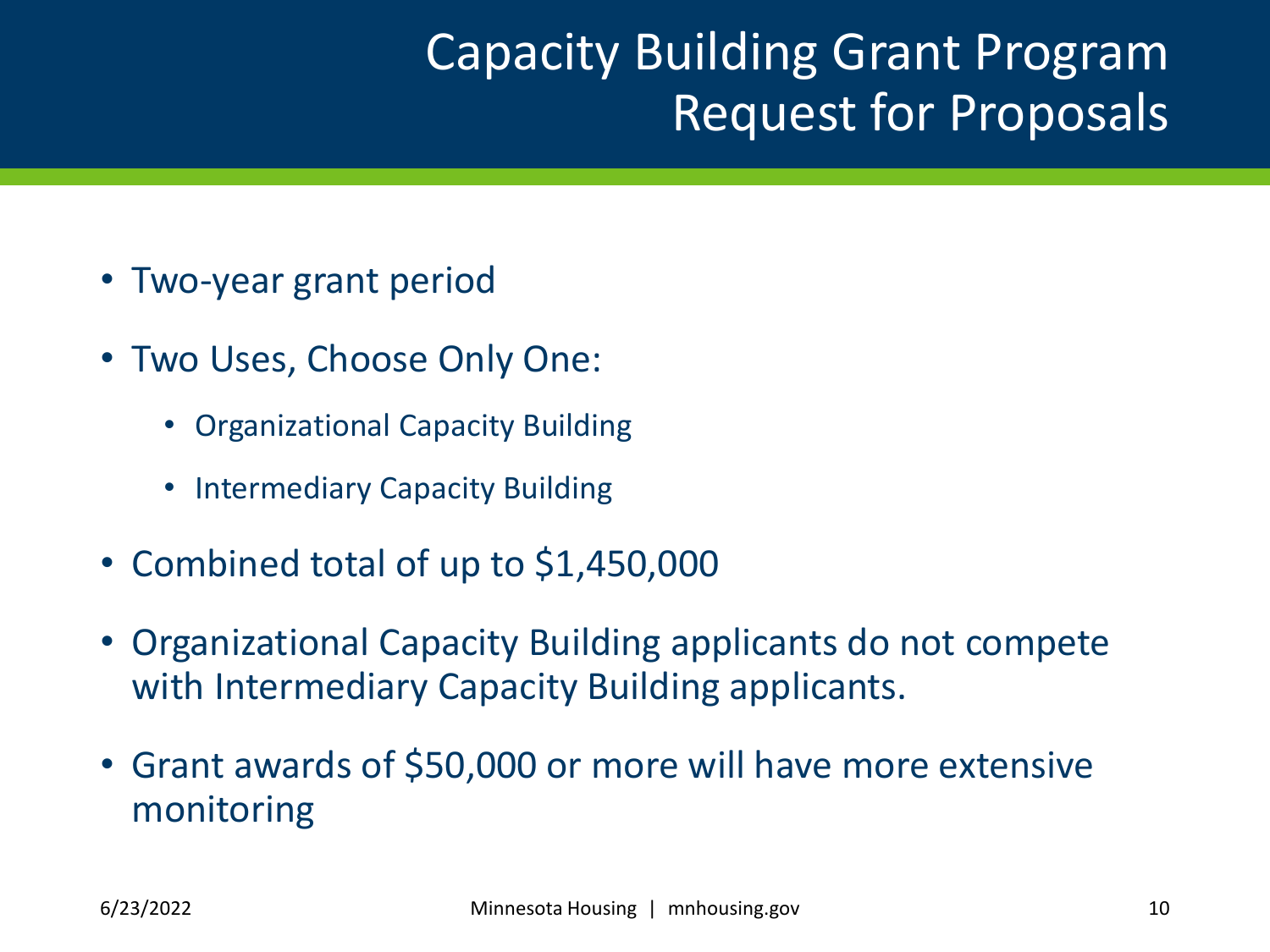### Eligible and Ineligible Applicants

#### **Eligible Applicants:**

- Tax-exempt nonprofits
- Tribal governments and Tribal Business Entities
- Collaborations between two or more entities, so long as at least the application entity is a tax-exempt nonprofit, Tribal government or Tribal Business Entities and designated to enter into contracts with Minnesota Housing.

**Ineligible direct applicants**: non-Tribal government entities and for-profit businesses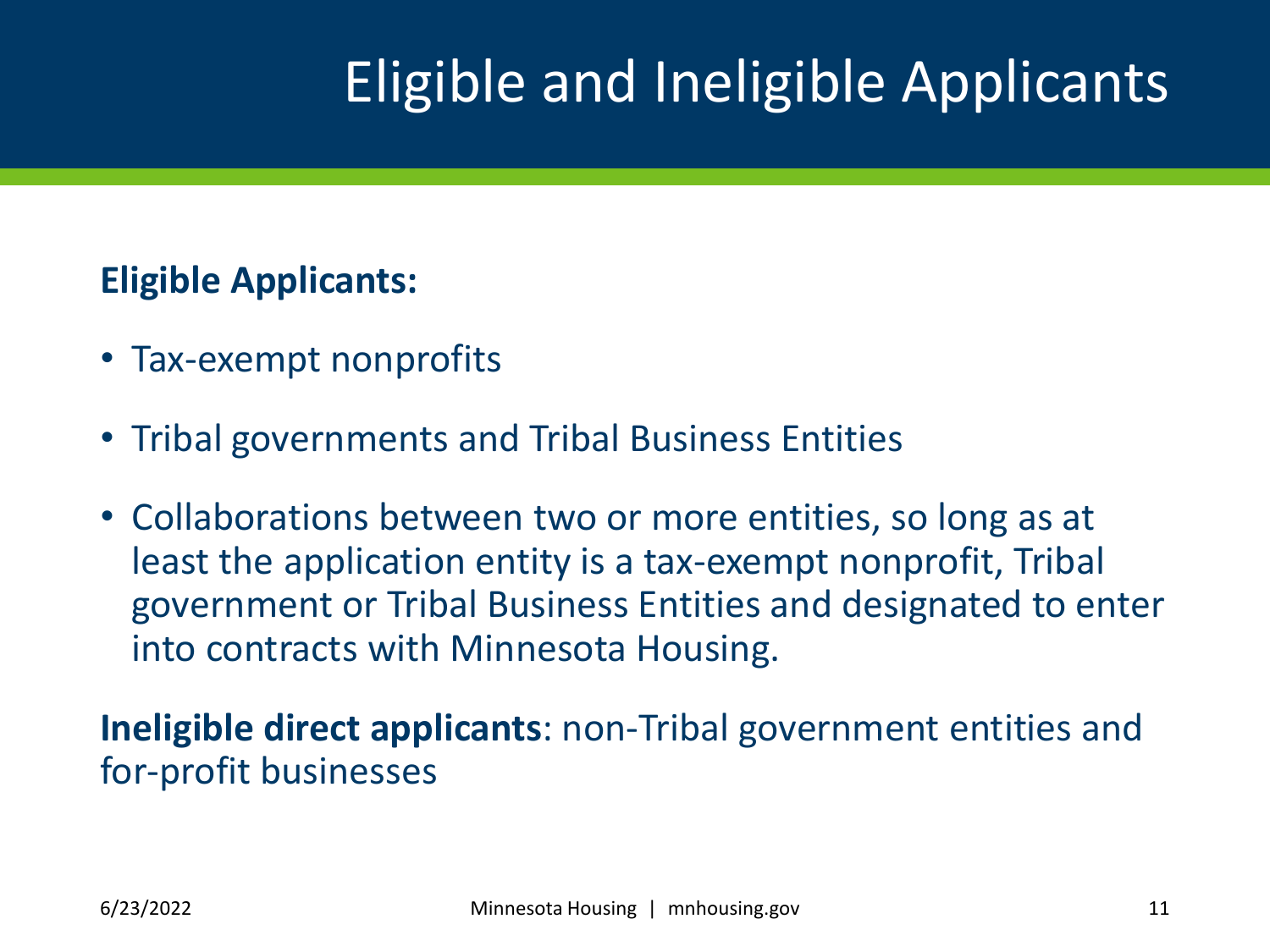### Ineligible Uses

- Direct housing development and pre-development costs
- Direct housing services including rental assistance, affordability gap or down-payment assistance
- Lobbying or other direct political activities
- Shelter planning and/or services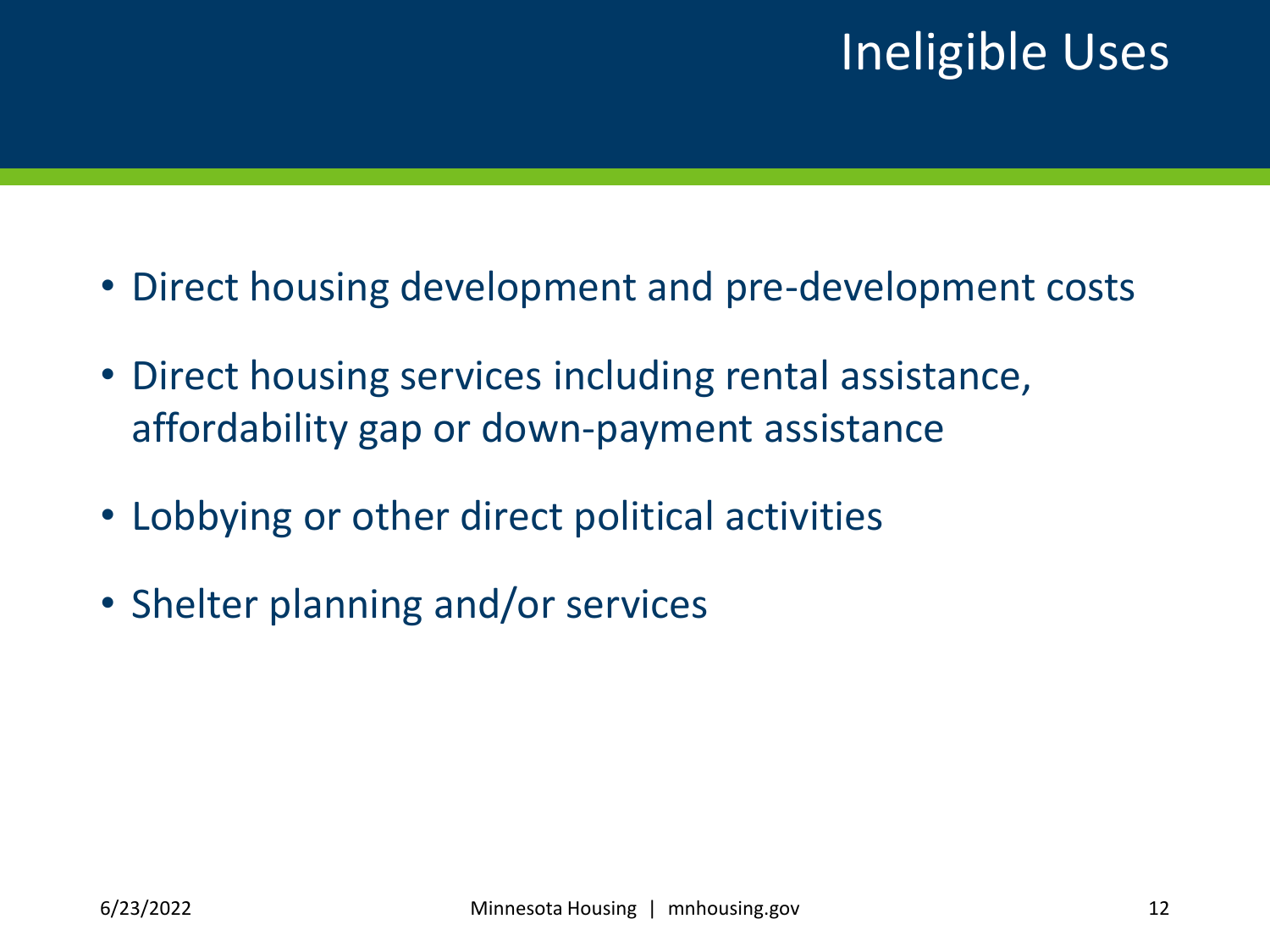

### Organizational Capacity Building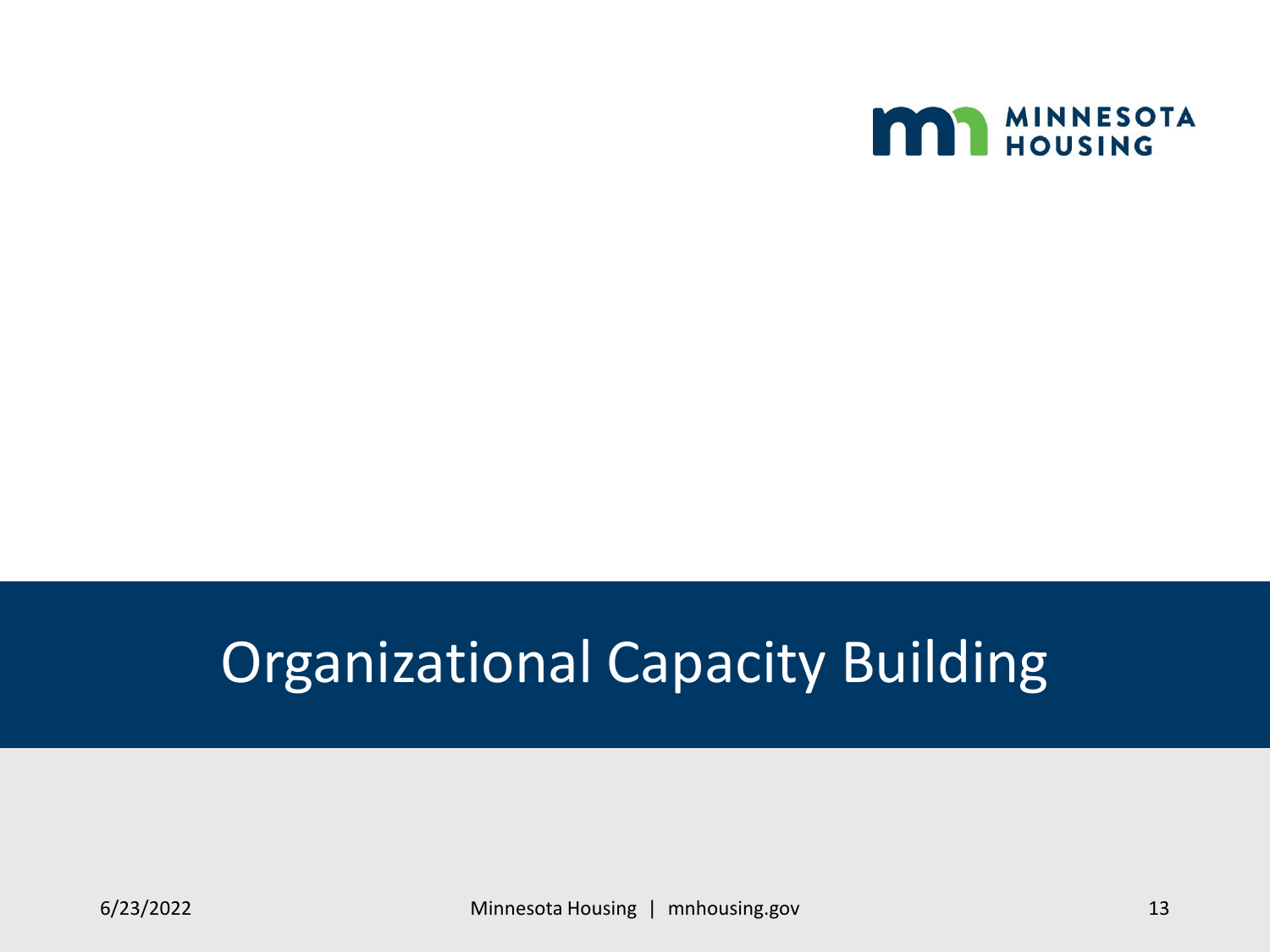### Organizational Capacity Building

### • **Organizational Capacity Building:**

- Estimated Available Funds: \$950,000 (subject to applications received)
- Maximum Individual Award: \$55,000 (typical award size may range from \$20,000 to \$55,000)
- Grantee will use the funds to **build its own capacity** to address root causes of housing challenges and housing disparities, build power in Communities Most Impacted by housing challenges and disparities, pilot innovative solutions to housing challenges, and support inclusive and equitable communities.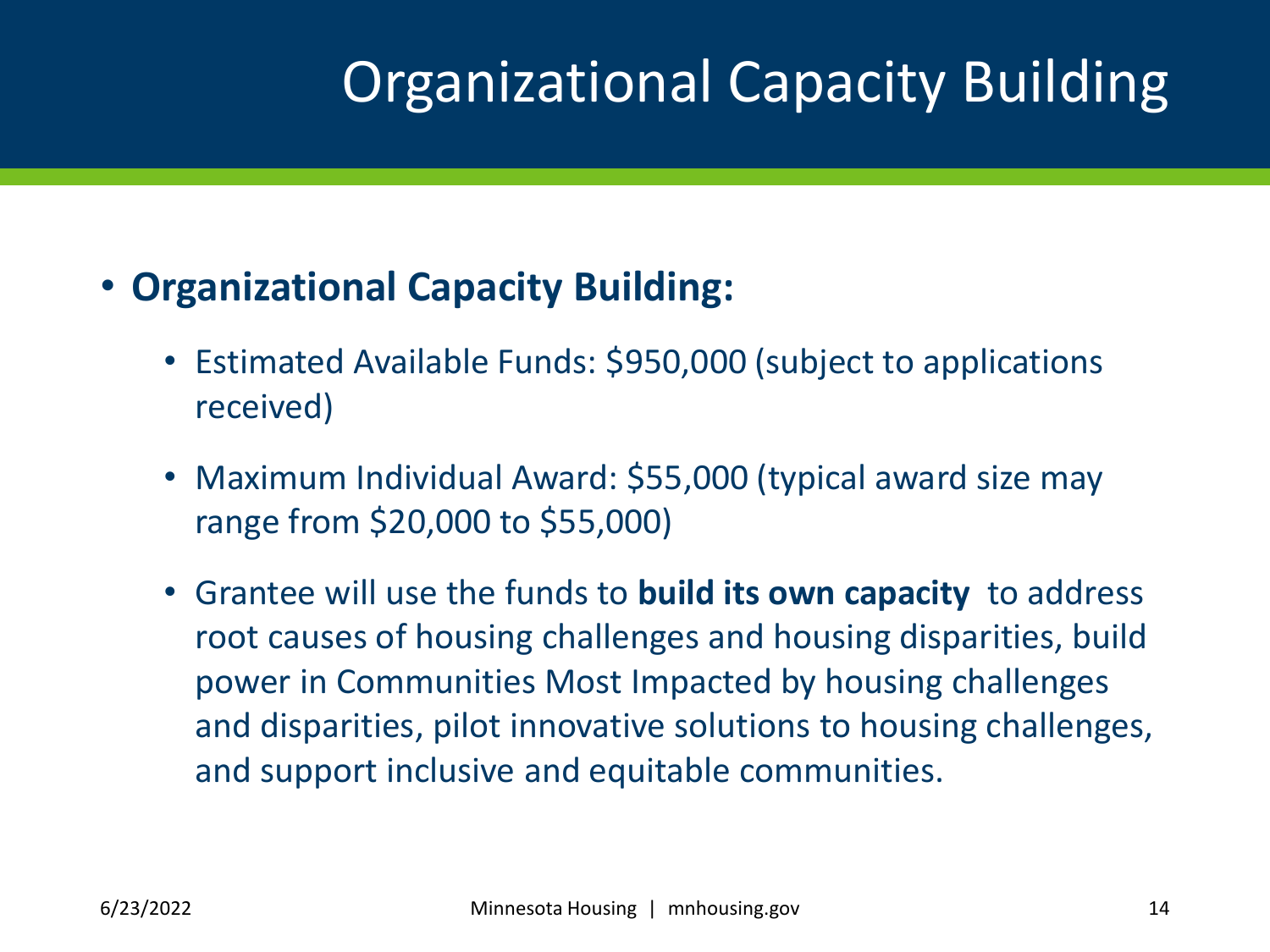### Organizational Capacity Building Eligible Uses

- Pilot projects to test creative solutions to housing challenges.
- Community engagement, education and leadership development to facilitate community-led decision-making to meet a housing need.
- Partnership development to build a stronger network better aligned to advance equity and address housing needs.
- Staff development and training to build organizational capacity to meet community needs, as defined by the community.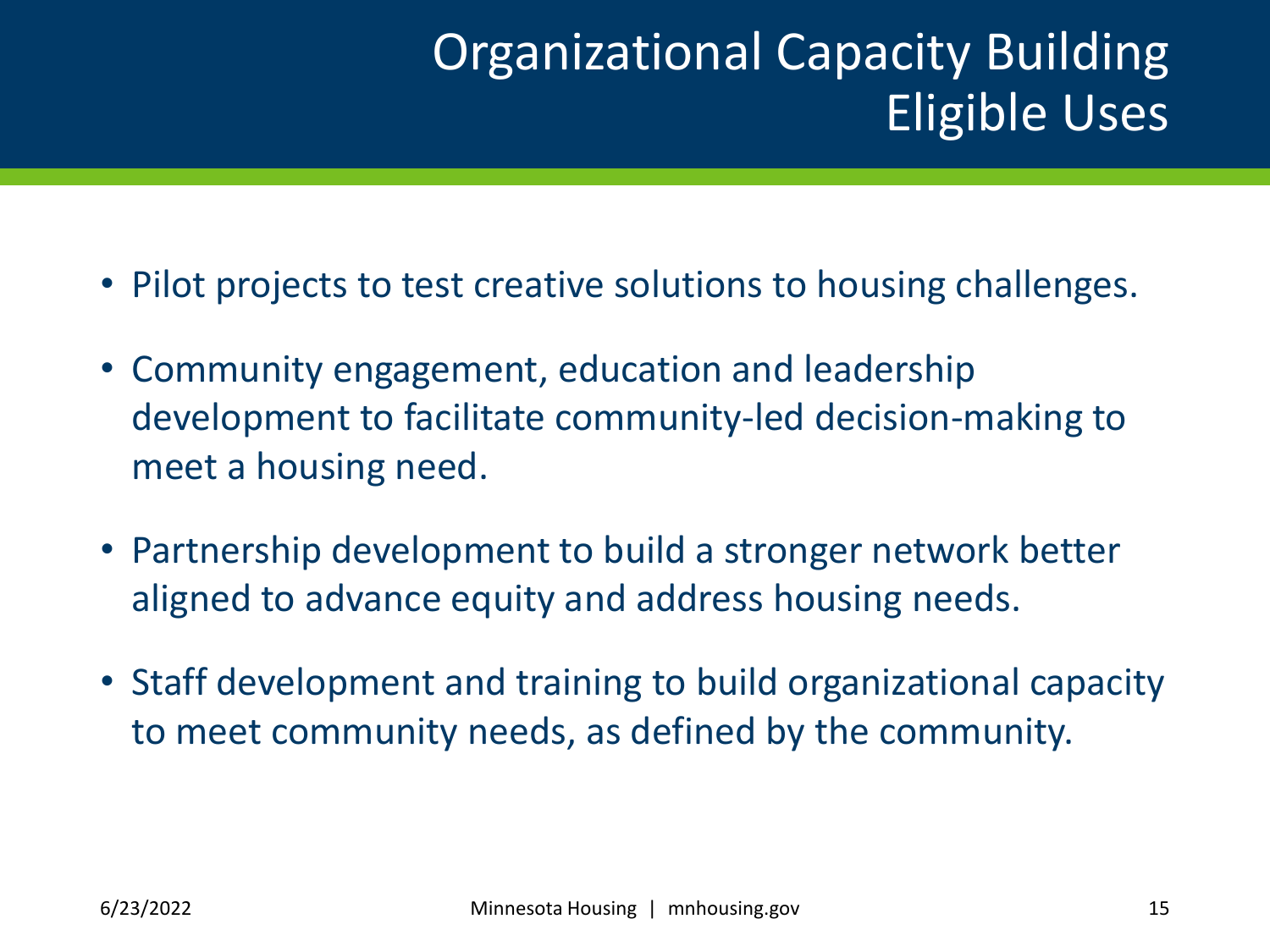### Subgrants – Organizational Capacity Building

- If their proposal is selected, Minnesota Housing will contract with the organization that submitted the application
- If funds with be provided to other organizations who are responsible for proposal activities, this will be in the form of a subgrants.
- Subgrantees organizations must be identified at the time of application.
- Subgrantees receiving \$25,000 or more will need to provide financial documents listed under "Financial Documents" section.
- An applicant selected as a grantee and their subgrantee(s) must have a contractual agreement in place by the time the grantee enters into a contract with Minnesota Housing.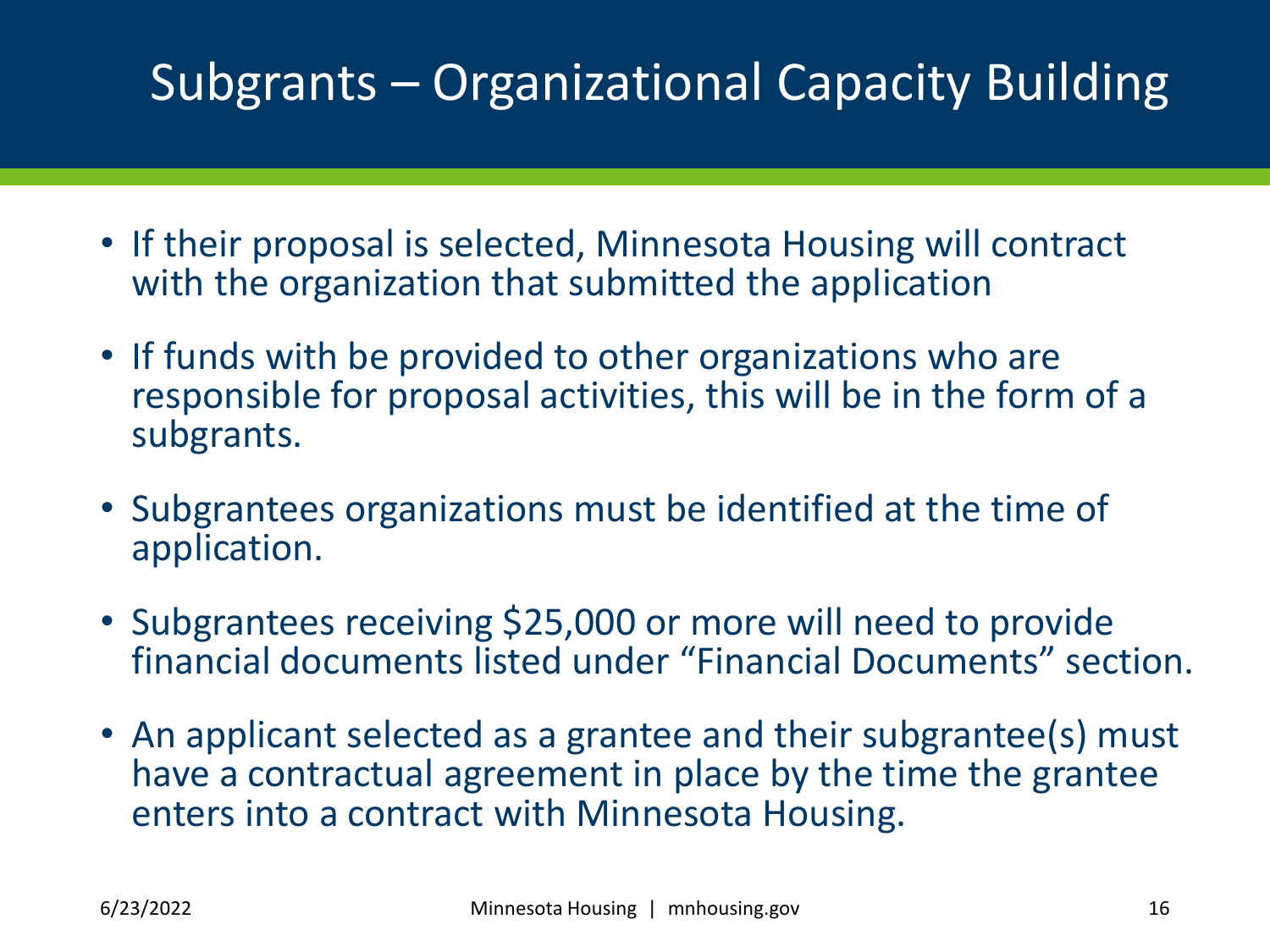

### Intermediary Capacity Building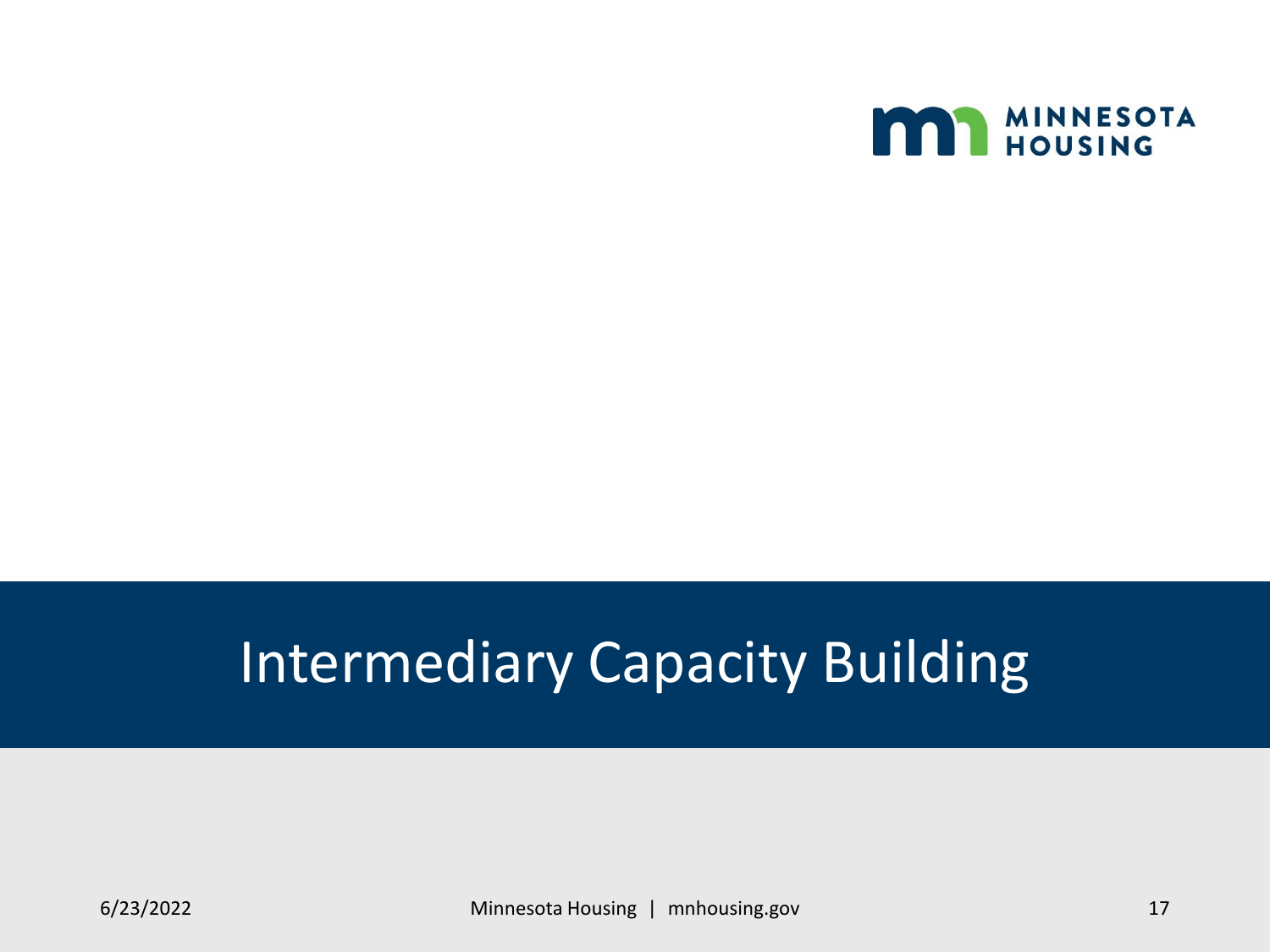### Intermediary Capacity Building

- Estimated Available Funds: \$500,000 (subject to applications received)
	- Maximum Individual Award: \$75,000 (typical award size may range from \$30,000 to \$75,000).
	- Pass-through grants awarded to sub-grantees must be less than \$25,000.
- Grantee will use the funds to build the capacity of *others* through pass-through grants and/or technical assistance in the Grantee's area of experience and expertise.
	- Funds are intended to support efforts to build the capacity of communities, and/or organizations to meet community housing goals and needs.
	- Develop and strengthen the capacity of communities, stakeholders, and organizations operating in the areas of housing planning, community and program development, and community engagement.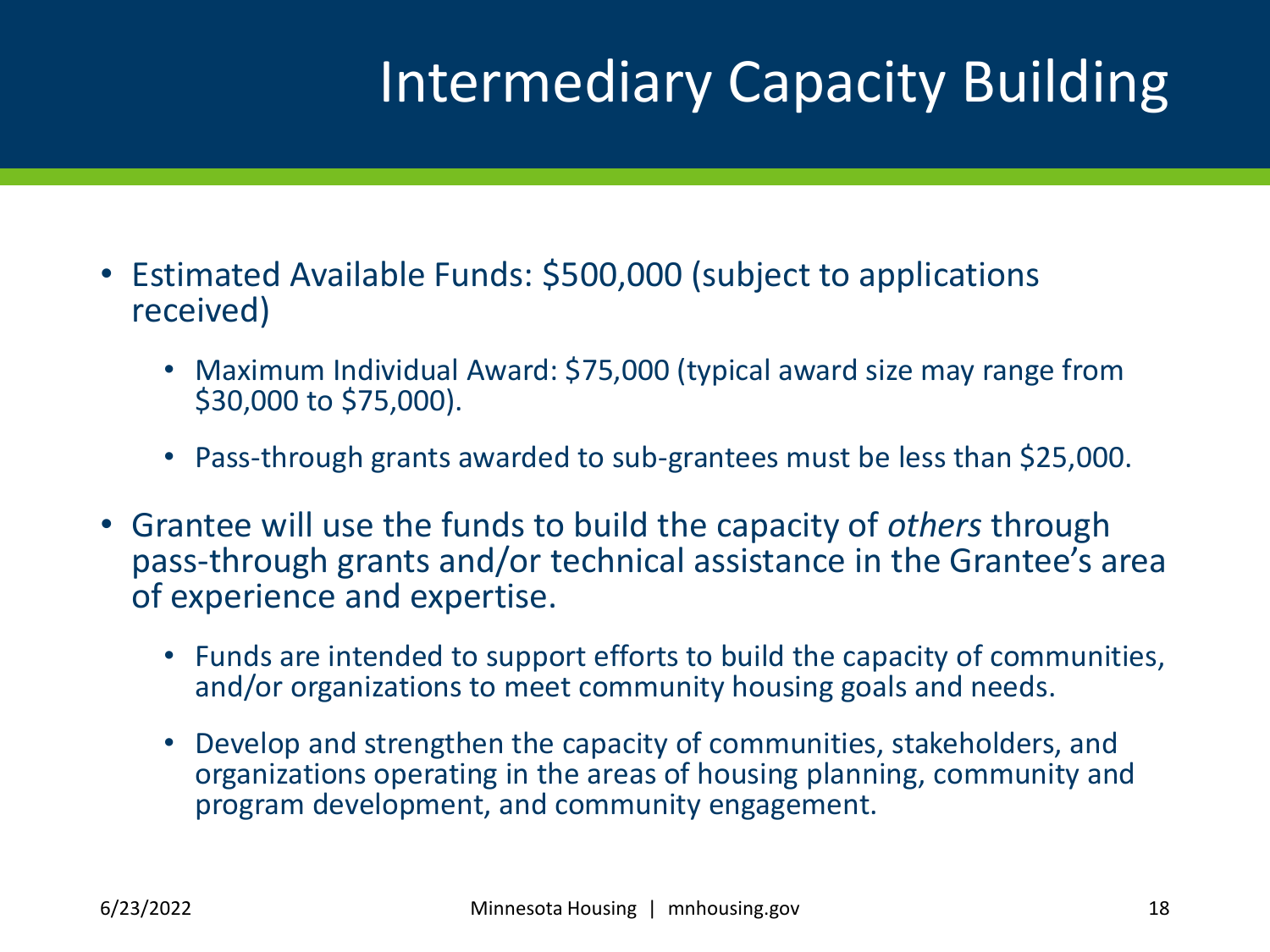### **Definitions**

#### • **Pass-through Grants:**

Money awarded by Minnesota Housing that is intended to be passed through the grantee-organization in the form of a subgrant to build the capacity of one or more: (A) local government entities; (B) Tribal Governments and Tribal Business Entities; (C) private organizations, including not-for-profit organizations.

#### • **Technical Assistance**:

Activities which include providing training, education, and/or other supports to build the capacity of one or more individuals, organizations, jurisdictions, and/or Tribal Governments and Tribal Business Entities.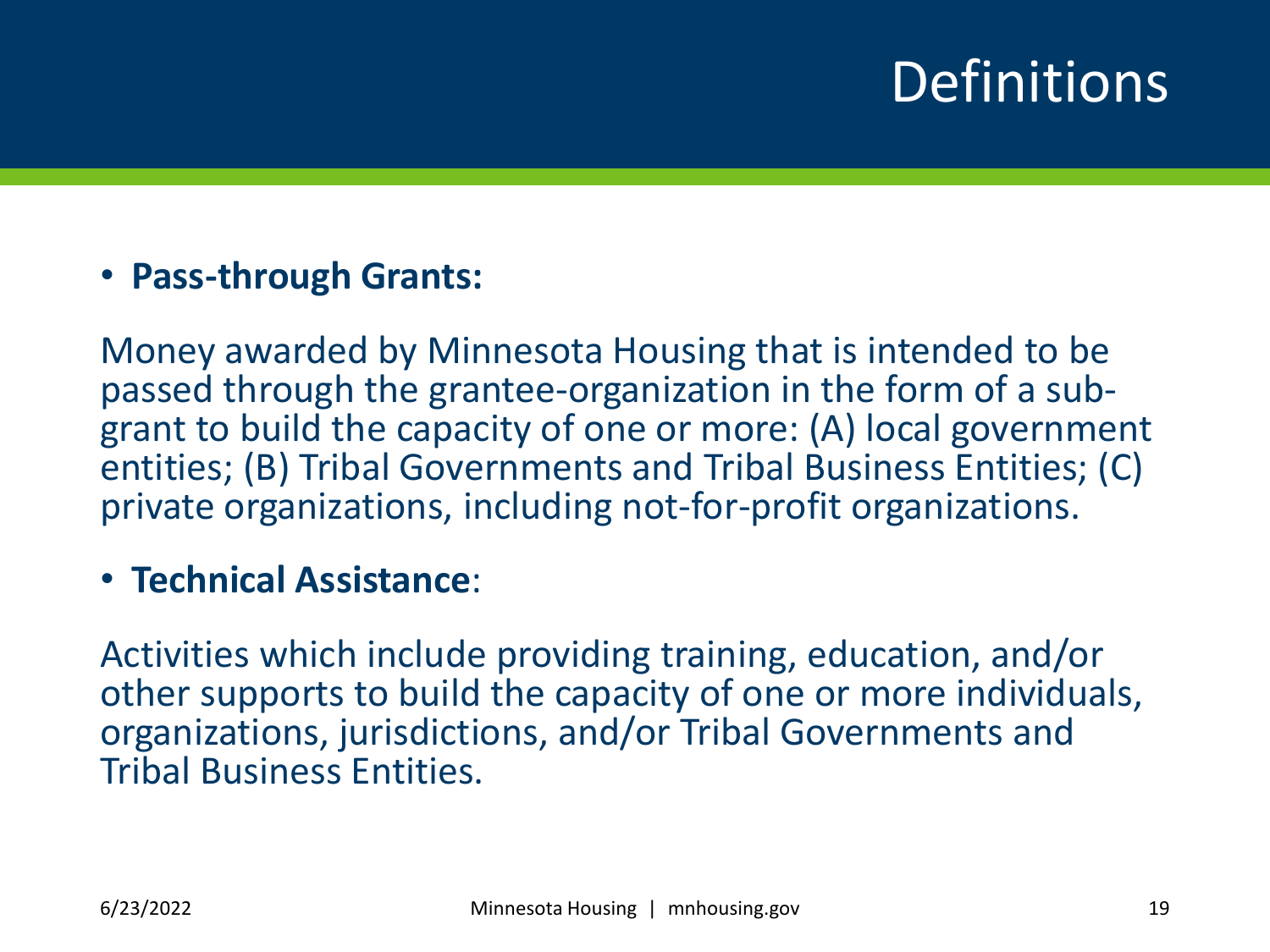### Intermediary Capacity Building Eligible uses

- Community planning activities such as convening a variety of local stakeholders to identify housing needs and priorities, inform them about development processes, and creating a housing development plan.
- Convening regional housing providers to create a regional market study and assess housing needs.
- Providing technical assistance to a community-based organization to increase organizational capacity to engage in housing development and planning activities through strengthening internal policies and technical skills.
- Providing technical assistance and pass-through grants to assist a community-based organization to become certified as a Community Housing Development Corporation.
- Pass-through grants to hire a consultant for a housing-related need.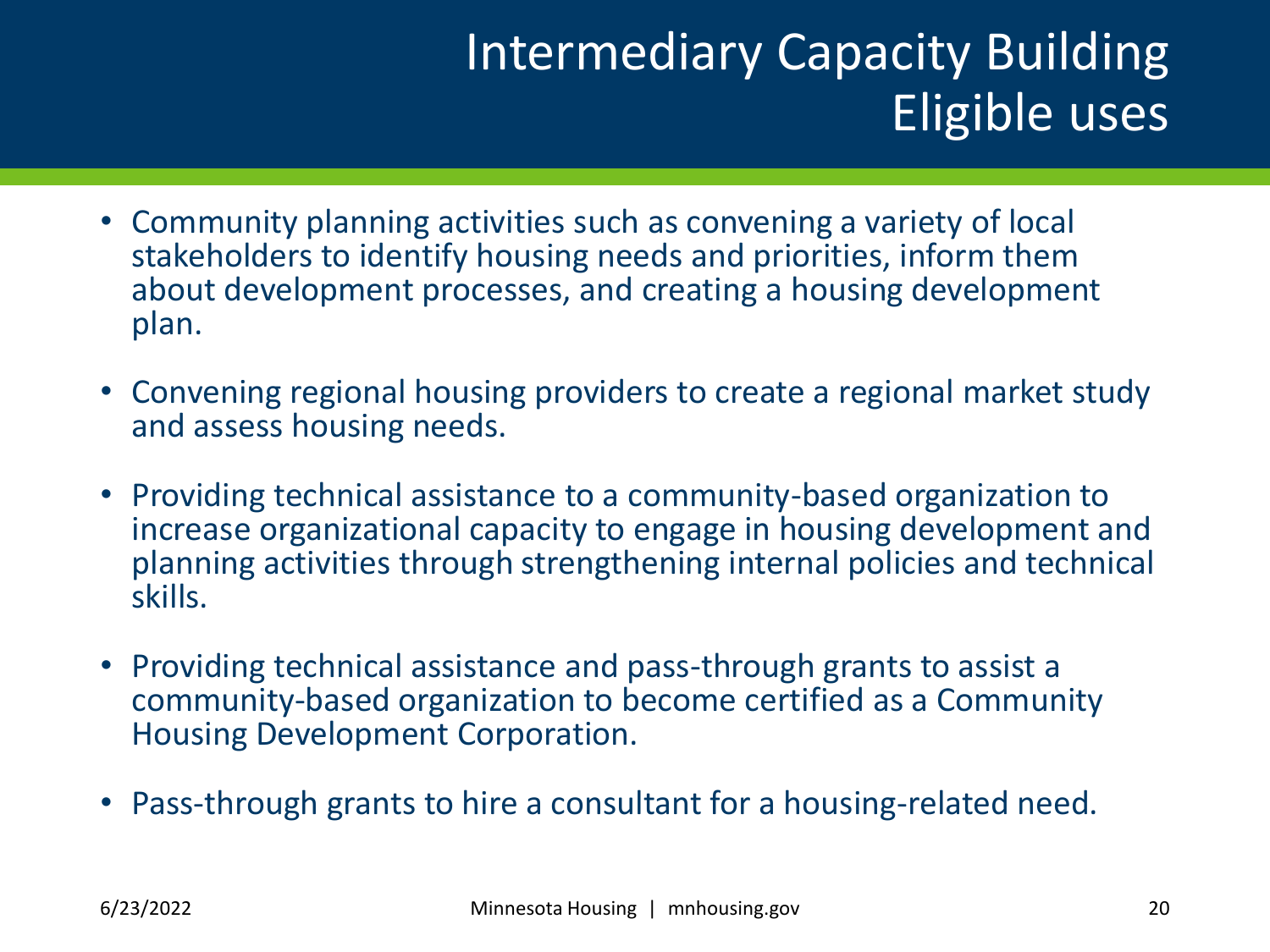### Subgrants – Intermediary Capacity Building

- If their proposal is selected, Minnesota Housing will contract with the organization that submitted the application
- If the proposal include providing a pass-through funds in the form of sub-grant to one or more subgrantees:
	- The name(s) of subgrantee(s) must be listed at the time of application or the intermediary grantee must follow all applicable policies adopted by the [Office of Grants Management, including but not limited to Policy 08-01, 08-](https://mn.gov/admin/assets/08-02%20Grants%20Policy%20Revision%20September%202017%20final_tcm36-312046.pdf) 02, and [08-03](https://mn.gov/admin/assets/08-03%20grants%20policy%20revision%20September%202017_tcm36-312048.pdf)
- The maximum subgrant award for intermediary applicants must be less than \$25,000.
- An applicant selected as a grantee and subgrantee named in the application must have a contractual agreement in place by the time the grantee enters into a contract with Minnesota Housing.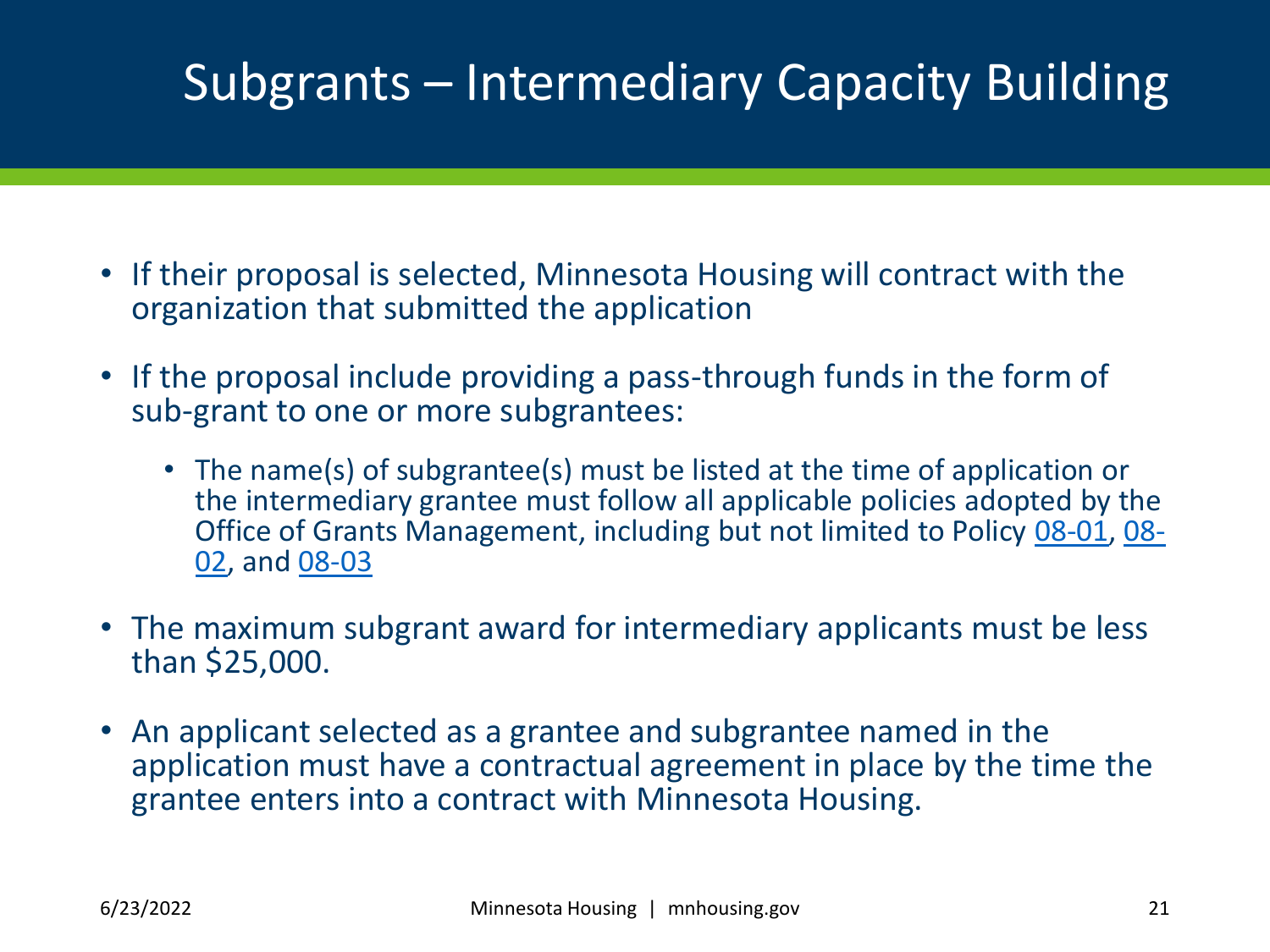# Questions?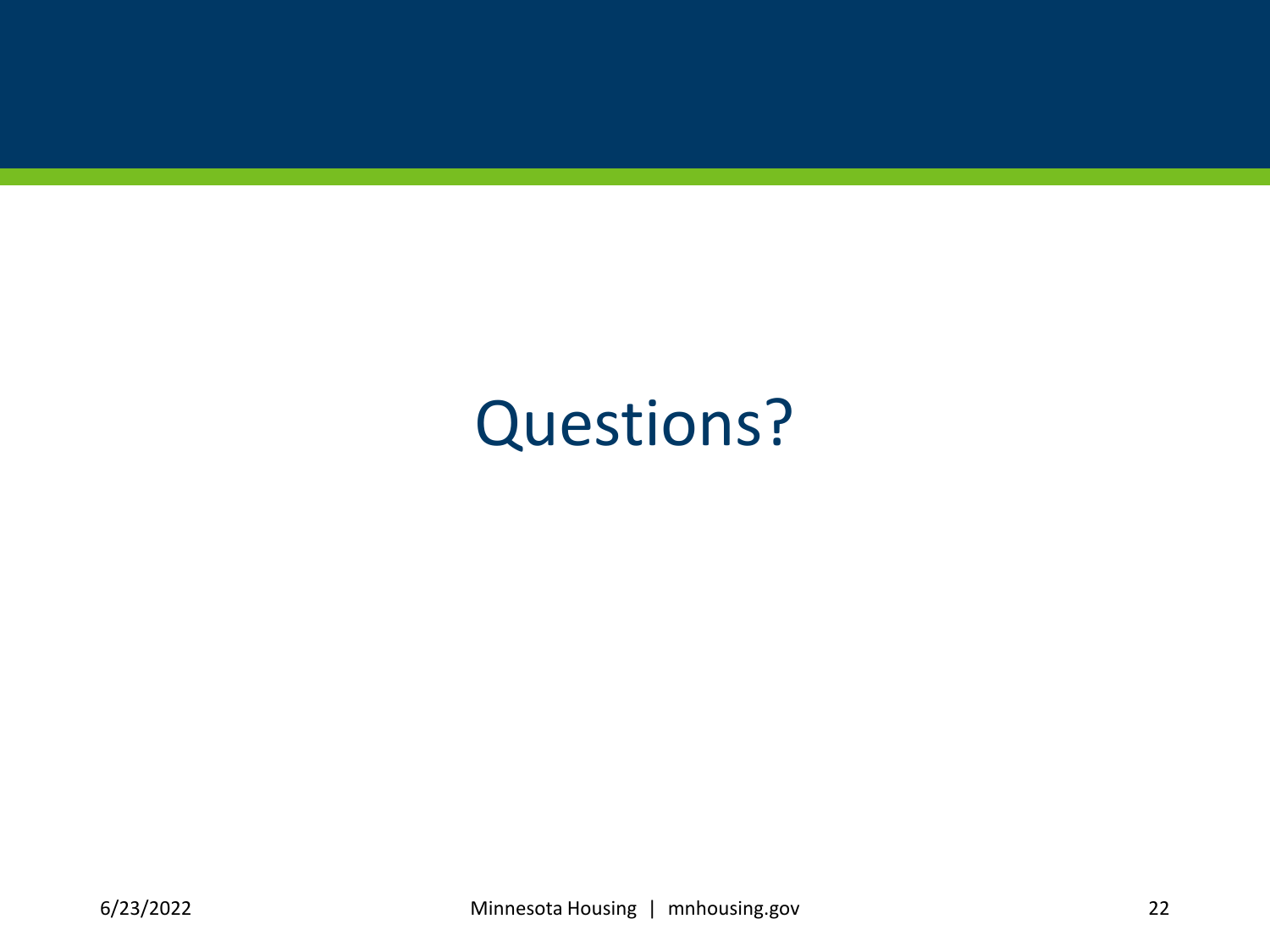

### Selection Process and Timeline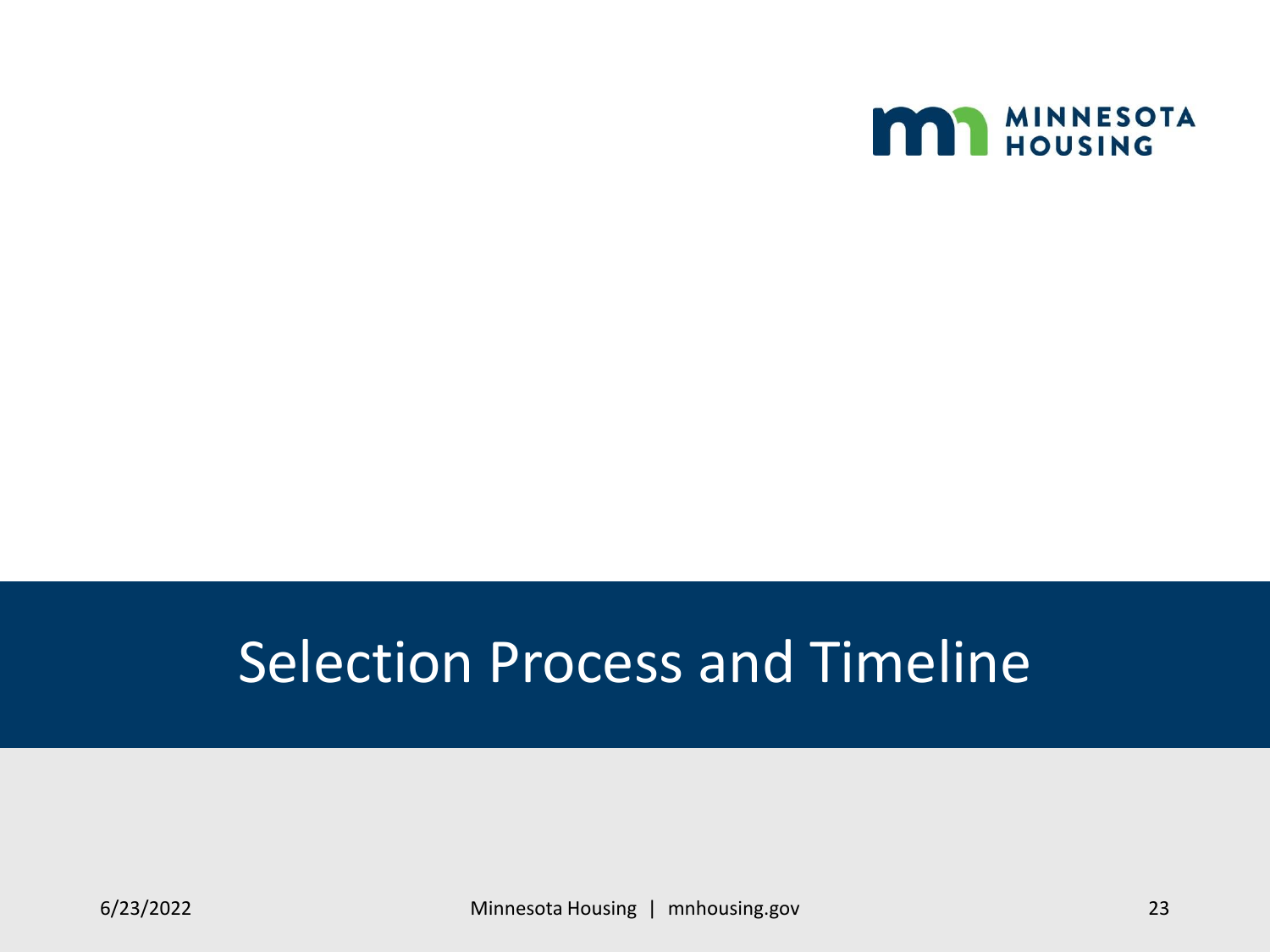### Selection Process

- 1. Applications are discussed at the review committee, scores are assigned. Clarifying questions are sent if necessary. Finalists selected for interviews.
- 2. Finalists are interviewed in a scored interview process
- 3. Selection committee reviews application and interview scores to develop a list of recommended grantees.
- 4. Pending internal approval by Minnesota Housing leadership, the list of recommended grantees will be submitted to the Minnesota Housing Finance Agency Board for final approval.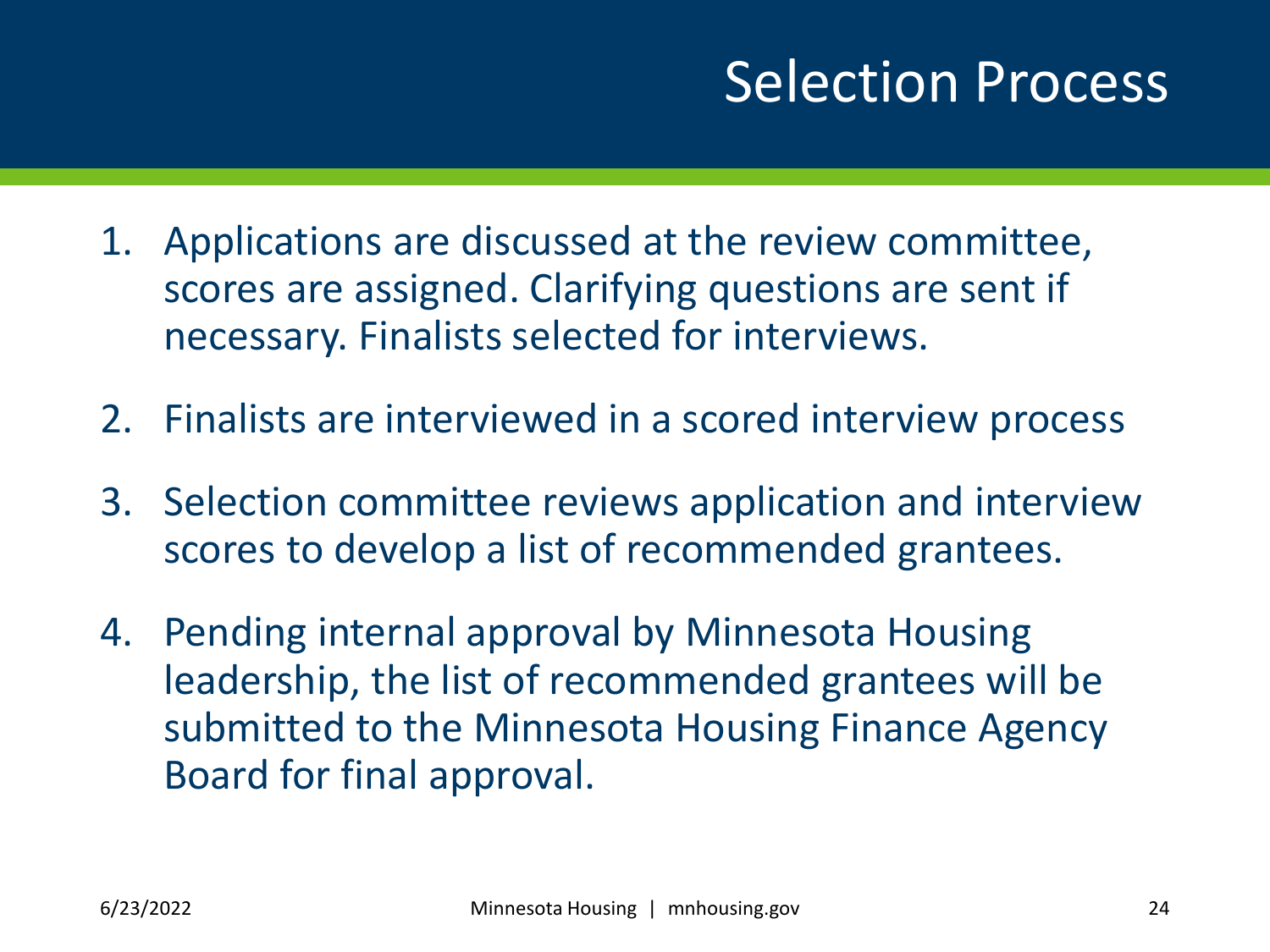### Scoring Criteria - Application

| <b>Scoring Phase 1: Application</b>        |        |                                                                                                                                                                                                                                 |                                 |
|--------------------------------------------|--------|---------------------------------------------------------------------------------------------------------------------------------------------------------------------------------------------------------------------------------|---------------------------------|
| <b>Section Criteria</b>                    | Weight | <b>Scoring Criteria</b>                                                                                                                                                                                                         | <b>Maximum</b><br><b>Points</b> |
| Project<br><b>Description</b>              | 40%    | The extent to which the proposal is responsive to<br>$\bullet$<br>community needs and designed to address root<br>causes of housing disparities and challenges.                                                                 | <b>40 Points</b>                |
| <b>Outcomes</b>                            | 25%    | The extent to which increased capacity will address a<br>$\bullet$<br>gap in the housing system and result in outcomes<br>that ultimately benefit Communities Most Impacted                                                     | 25 Points                       |
| <b>Qualifications</b>                      | 15%    | The applicant's ability to demonstrate why it is<br>$\bullet$<br>uniquely qualified to carry out the proposal activities.<br>An applicant's past performance as a Minnesota<br>$\bullet$<br>Housing grantee will be considered. | 15 Points                       |
| <b>Communities</b><br><b>Most Impacted</b> | 15%    | The extent to which Communities Most Impacted by<br>$\bullet$<br>housing challenges and disparities are involved in the<br>planning and implementation of the proposed<br>project.                                              | <b>15 Points</b>                |
| <b>Budget</b>                              | 5%     | The budget description is clear and shows how the<br>$\bullet$<br>requested funds will be used to support the proposal<br>activities.                                                                                           | 5 points                        |
| <b>100 Points Possible</b>                 |        |                                                                                                                                                                                                                                 |                                 |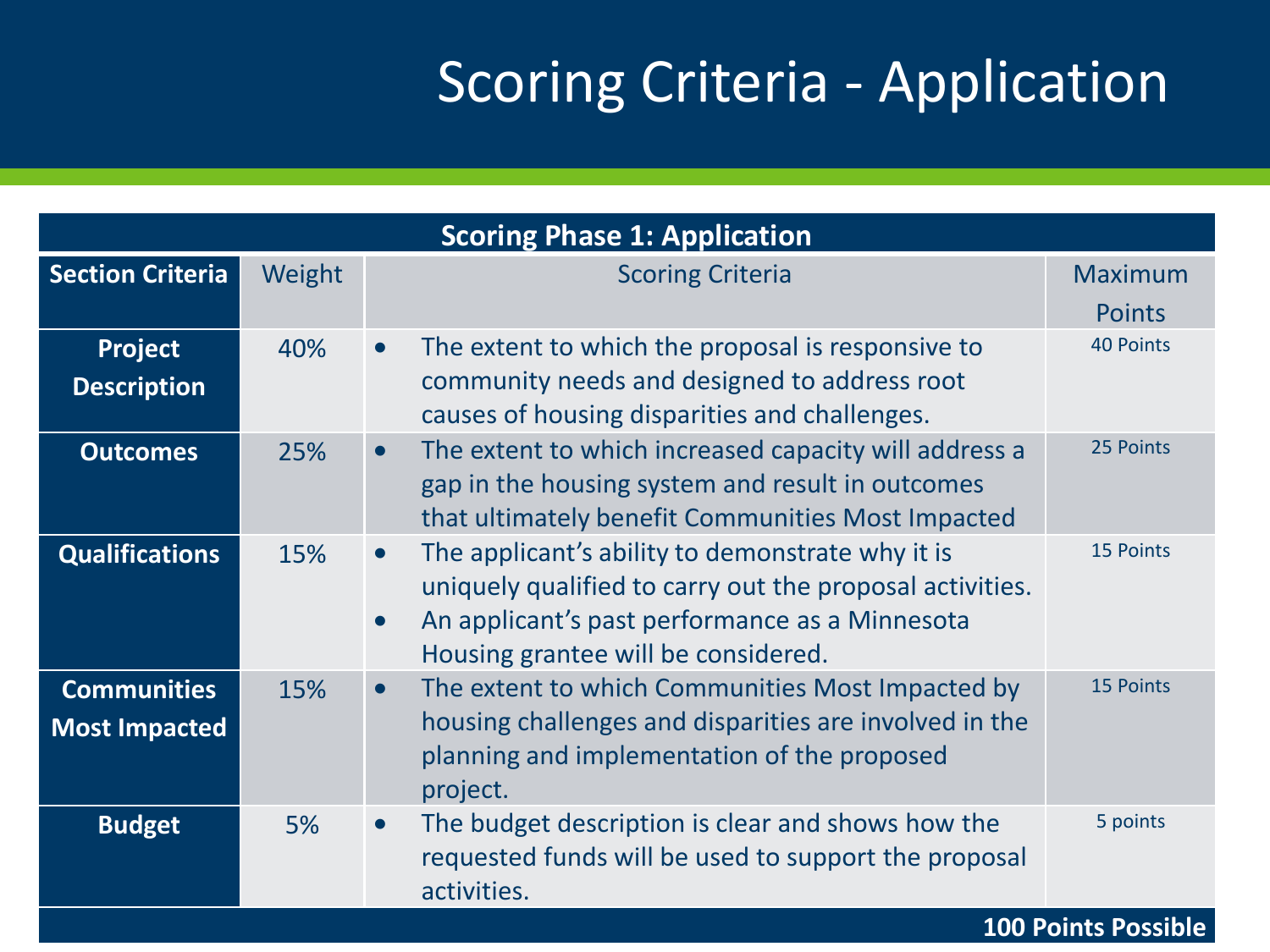### Scoring Criteria - Interview

| <b>Section Criteria</b><br>Weight<br><b>Scoring Criteria</b><br><b>Maximum</b><br><b>Points</b><br>The extent to which the proposal is responsive to<br>Project<br>25%<br>25 points<br>$\bullet$<br>community needs and designed to address root causes<br><b>Description</b><br>of housing disparities and challenges.<br>The extent to which increased capacity will address a<br>25%<br>25 points<br><b>Outcomes</b><br>$\bullet$<br>gap in the housing system and result in outcomes that<br>ultimately benefit Communities Most Impacted.<br>The applicant's ability to demonstrate why it is<br><b>Qualifications</b><br>25%<br>25 points<br>$\bullet$<br>uniquely qualified to carry out the proposal activities.<br>An applicant's past performance as a Minnesota<br>$\bullet$<br>Housing grantee will be considered.<br>The extent to which Communities Most Impacted by<br><b>Communities</b><br>25%<br>25 points<br>$\bullet$<br>housing challenges and disparities are involved in the<br><b>Most Impacted</b><br>planning and implementation of the proposed project. | <b>Scoring Phase 2: Interview</b> |  |  |  |
|-------------------------------------------------------------------------------------------------------------------------------------------------------------------------------------------------------------------------------------------------------------------------------------------------------------------------------------------------------------------------------------------------------------------------------------------------------------------------------------------------------------------------------------------------------------------------------------------------------------------------------------------------------------------------------------------------------------------------------------------------------------------------------------------------------------------------------------------------------------------------------------------------------------------------------------------------------------------------------------------------------------------------------------------------------------------------------------|-----------------------------------|--|--|--|
|                                                                                                                                                                                                                                                                                                                                                                                                                                                                                                                                                                                                                                                                                                                                                                                                                                                                                                                                                                                                                                                                                     |                                   |  |  |  |
|                                                                                                                                                                                                                                                                                                                                                                                                                                                                                                                                                                                                                                                                                                                                                                                                                                                                                                                                                                                                                                                                                     |                                   |  |  |  |
|                                                                                                                                                                                                                                                                                                                                                                                                                                                                                                                                                                                                                                                                                                                                                                                                                                                                                                                                                                                                                                                                                     |                                   |  |  |  |
|                                                                                                                                                                                                                                                                                                                                                                                                                                                                                                                                                                                                                                                                                                                                                                                                                                                                                                                                                                                                                                                                                     |                                   |  |  |  |
|                                                                                                                                                                                                                                                                                                                                                                                                                                                                                                                                                                                                                                                                                                                                                                                                                                                                                                                                                                                                                                                                                     |                                   |  |  |  |
| <b>100 Points Possible</b>                                                                                                                                                                                                                                                                                                                                                                                                                                                                                                                                                                                                                                                                                                                                                                                                                                                                                                                                                                                                                                                          |                                   |  |  |  |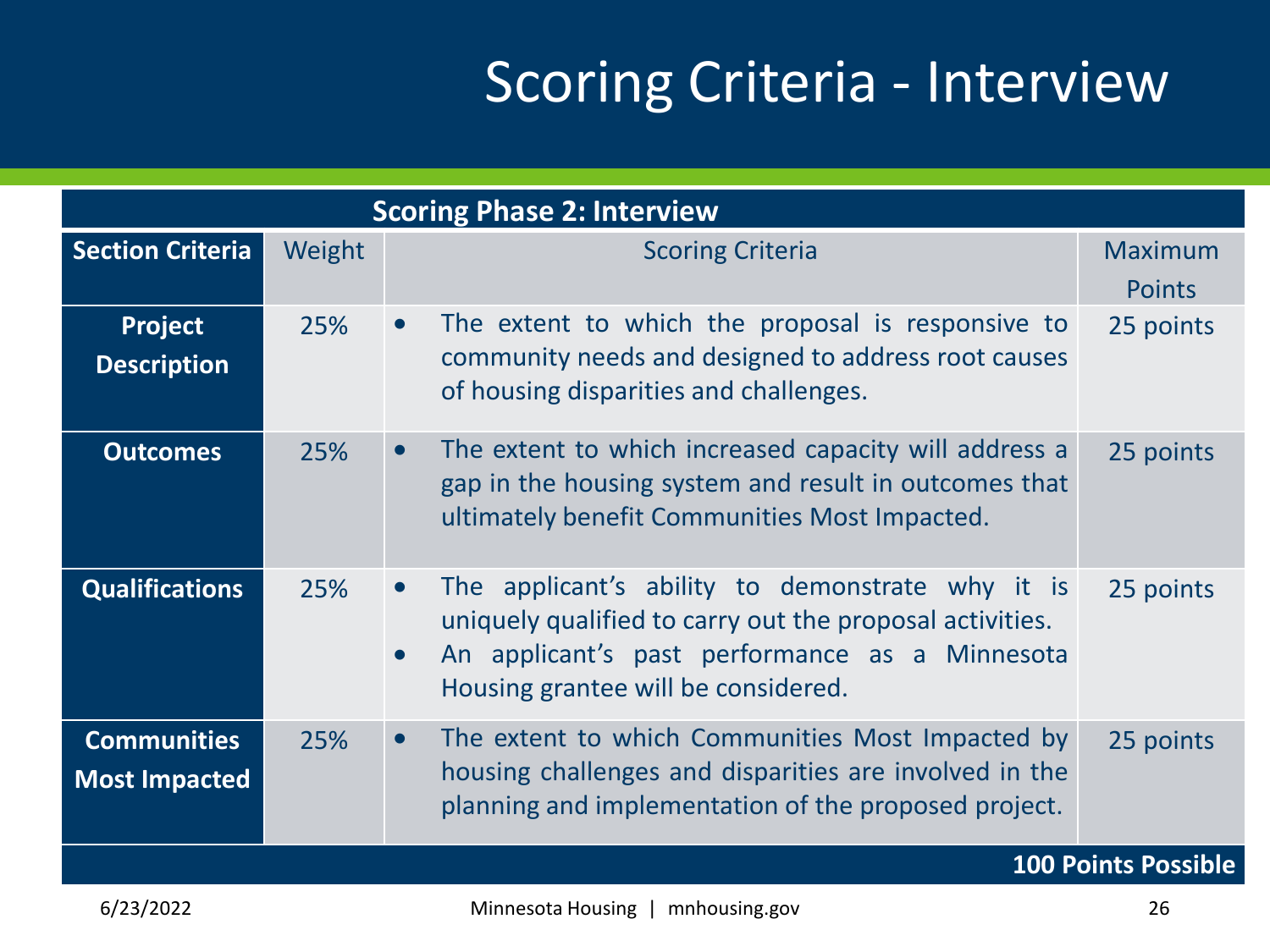### Anticipated Timeline

| <b>Date</b>                    | <b>Activity</b>                                |  |  |
|--------------------------------|------------------------------------------------|--|--|
| <b>Wednesday, June 8, 2022</b> | <b>Request for Proposals (RFP) released</b>    |  |  |
| Tuesday, June 14, 2022         | RFP webinar at 2:00 p.m. CT                    |  |  |
| Monday, July 25th, 2022        | RFP application materials due by 12:00 p.m. CT |  |  |
| September 8, 9, 12, 13         | <b>Finalist Interviews Conducted</b>           |  |  |
| <b>October 27, 2022</b>        | <b>Board Approval Requested</b>                |  |  |
| November 1, 2022               | <b>Award letters issued</b>                    |  |  |
| <b>November 29, 2022</b>       | Due diligence materials due                    |  |  |
| December 1, 2022               | Contracts begin                                |  |  |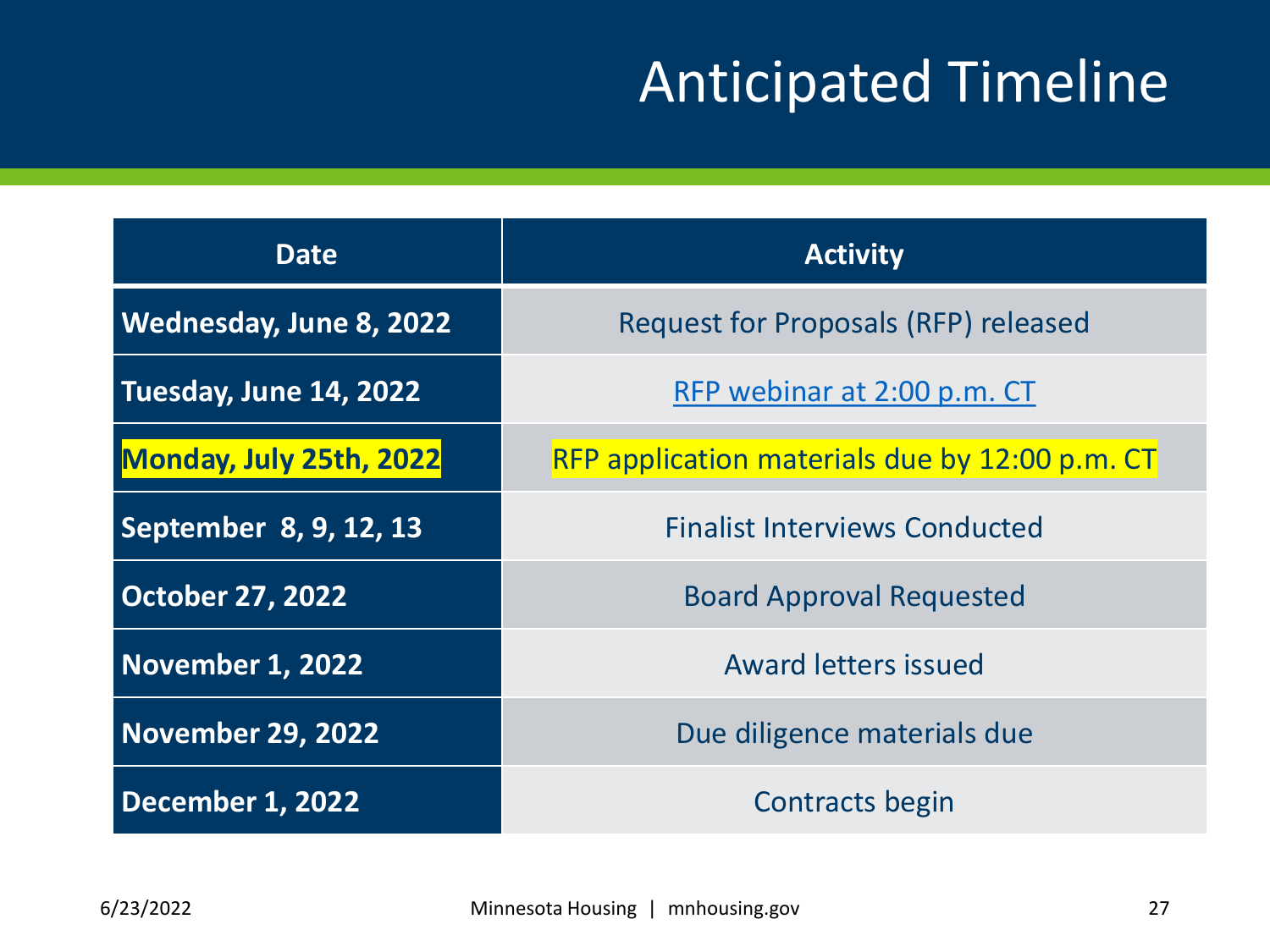### Application Instructions



Minnesota Housing | mnhousing.gov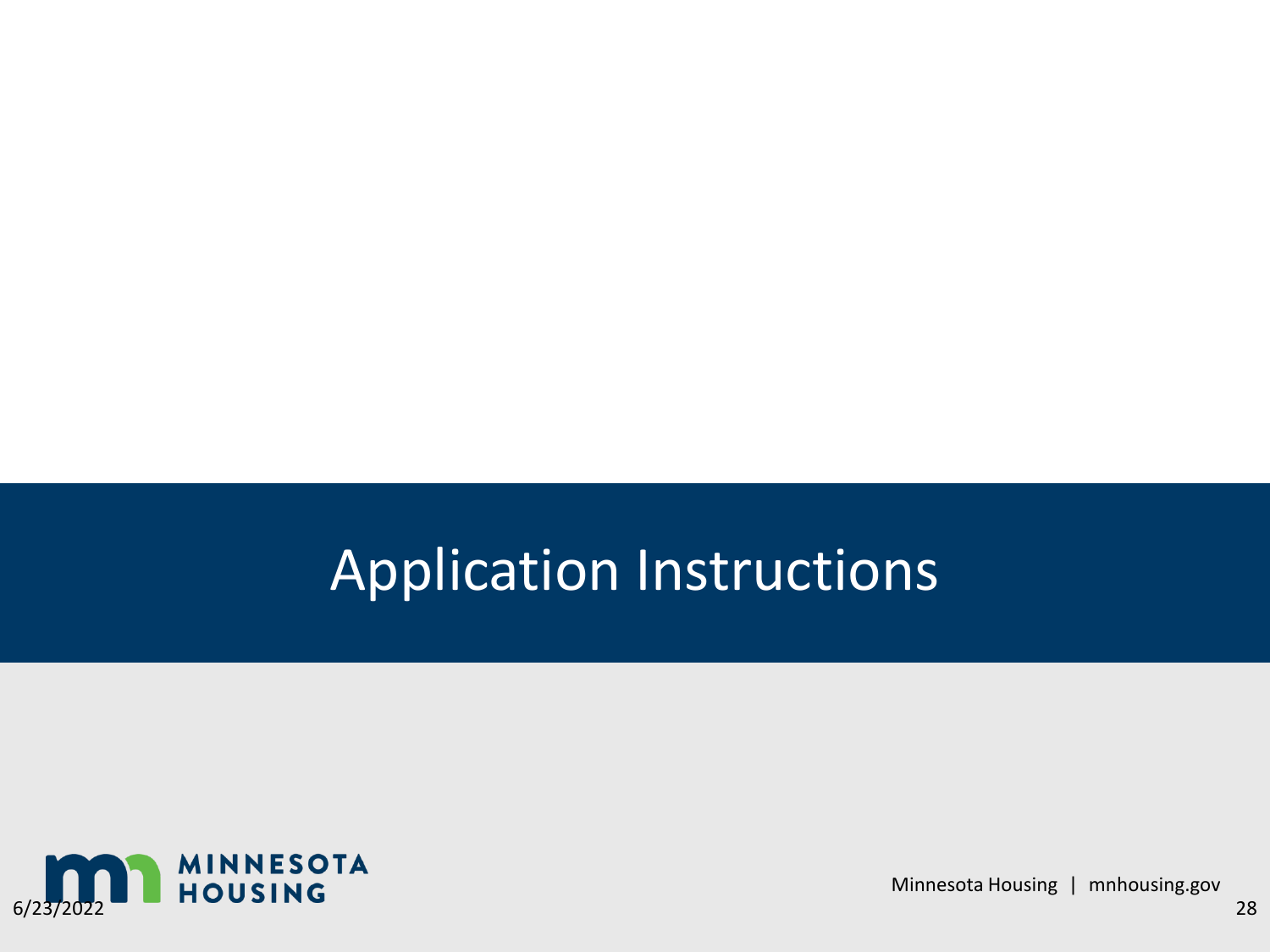### Application Instructions

- Read the [Application Overview and Instructions o](https://www.mnhousing.gov/sites/Satellite?blobcol=urldata&blobheadername1=Content-Type&blobheadername2=Content-Disposition&blobheadername3=MDT-Type&blobheadervalue1=application%2Fpdf&blobheadervalue2=attachment%3B+filename%3DMHFA_269494.pdf&blobheadervalue3=abinary%3B+charset%3DUTF-8&blobkey=id&blobtable=MungoBlobs&blobwhere=1533154181426&ssbinary=true)n the [website.](https://www.mnhousing.gov/sites/np/CapacityBuildingProgram)
	- Detailed information and instructions
- Two Steps to submitting a complete application:
	- 1. [Application Information Documents](https://www.cvent.com/d/bkqrdb)
	- 2. [Financial Documentation \[](https://mnhousing.leapfile.net/)secure site]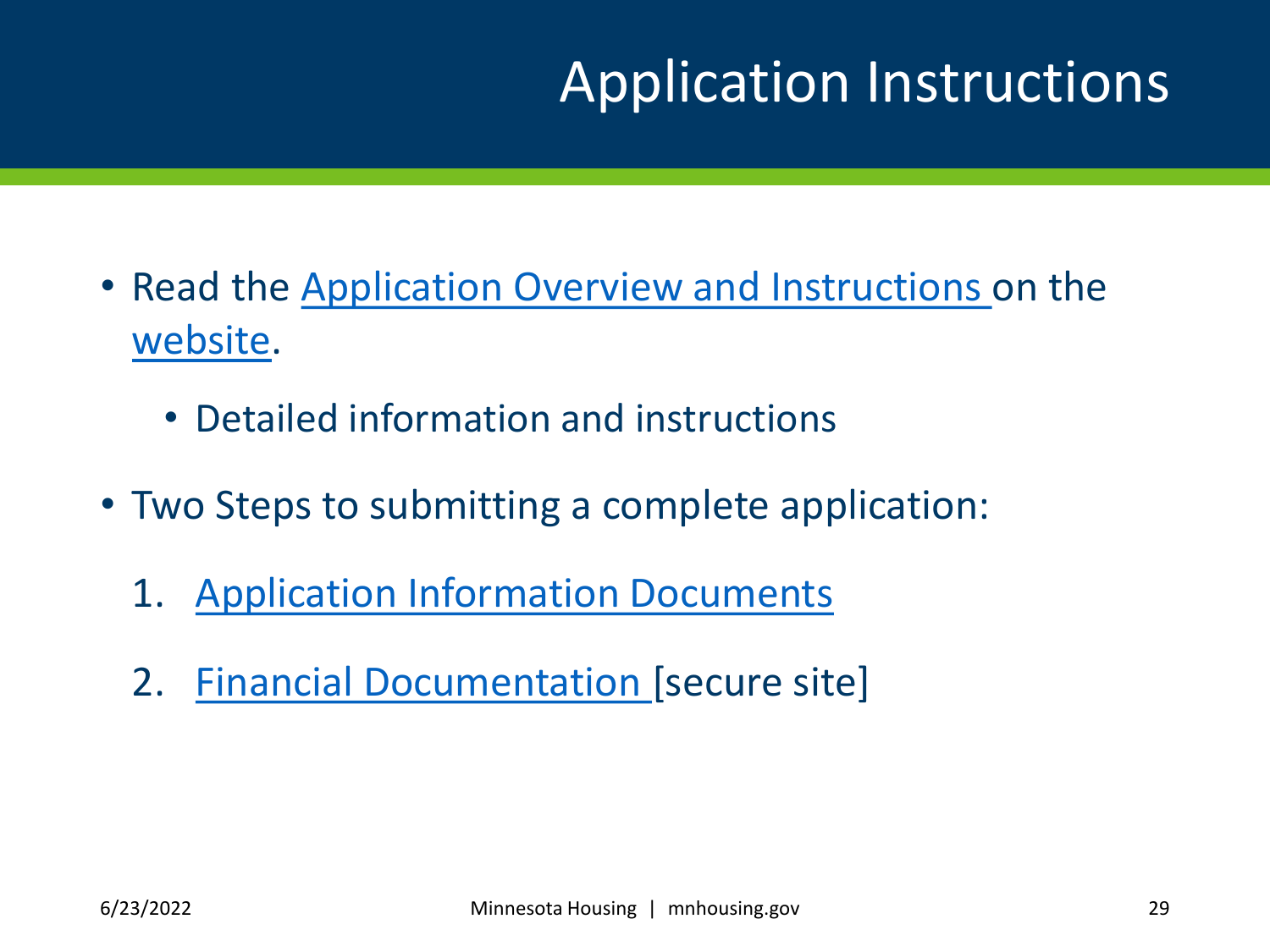### Application Documents

#### **[Follow this link](https://www.cvent.com/d/bkqrdb) (**[https://www.cvent.com/d/bkqrdb\)](https://www.cvent.com/d/bkqrdb)

- **Applicant and Proposal Information sections and upload the following required documents:** 
	- [Responses to Application Questions](http://www.mnhousing.gov/download/MHFA_269439) (Name: "Applicant Name\_Application")
	- [Application Signature Page](http://www.mnhousing.gov/download/MHFA_269440) (Name: "Applicant Name\_Signature Page")
	- [Proposal Budget](http://www.mnhousing.gov/download/MHFA_269441) (Name: "Applicant Name\_Budget")
	- [Proposal Work Plan](http://www.mnhousing.gov/download/MHFA_269442) (Name: "Applicant Name\_Work Plan")
	- If applicable, Secretary of State "Print Out" of Business Record <https://mblsportal.sos.state.mn.us/Business/Search>

(Certificate of Good Standing is not required)

• Please submit the electronic version of these documents. Except for the signature page, do not upload printed and scanned or photographed documents.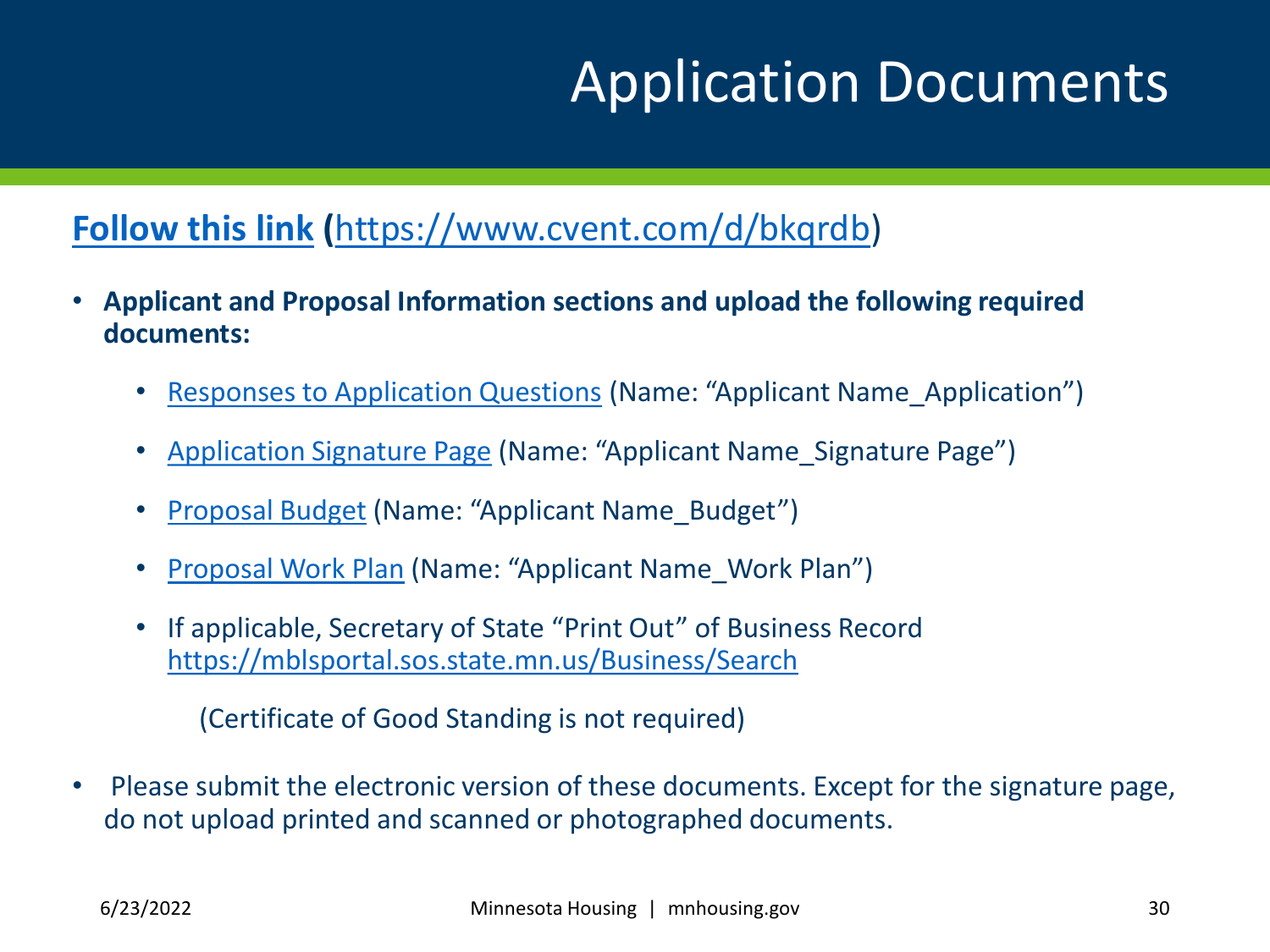# Application Link

- Click on [application link a](https://www.cvent.com/d/bkqrdb)nd read through the first page
- Download and save templates:
	- ("Applicant Name" \_\_ "Document Name")
- Scroll down and click on Start Application

**Start Application**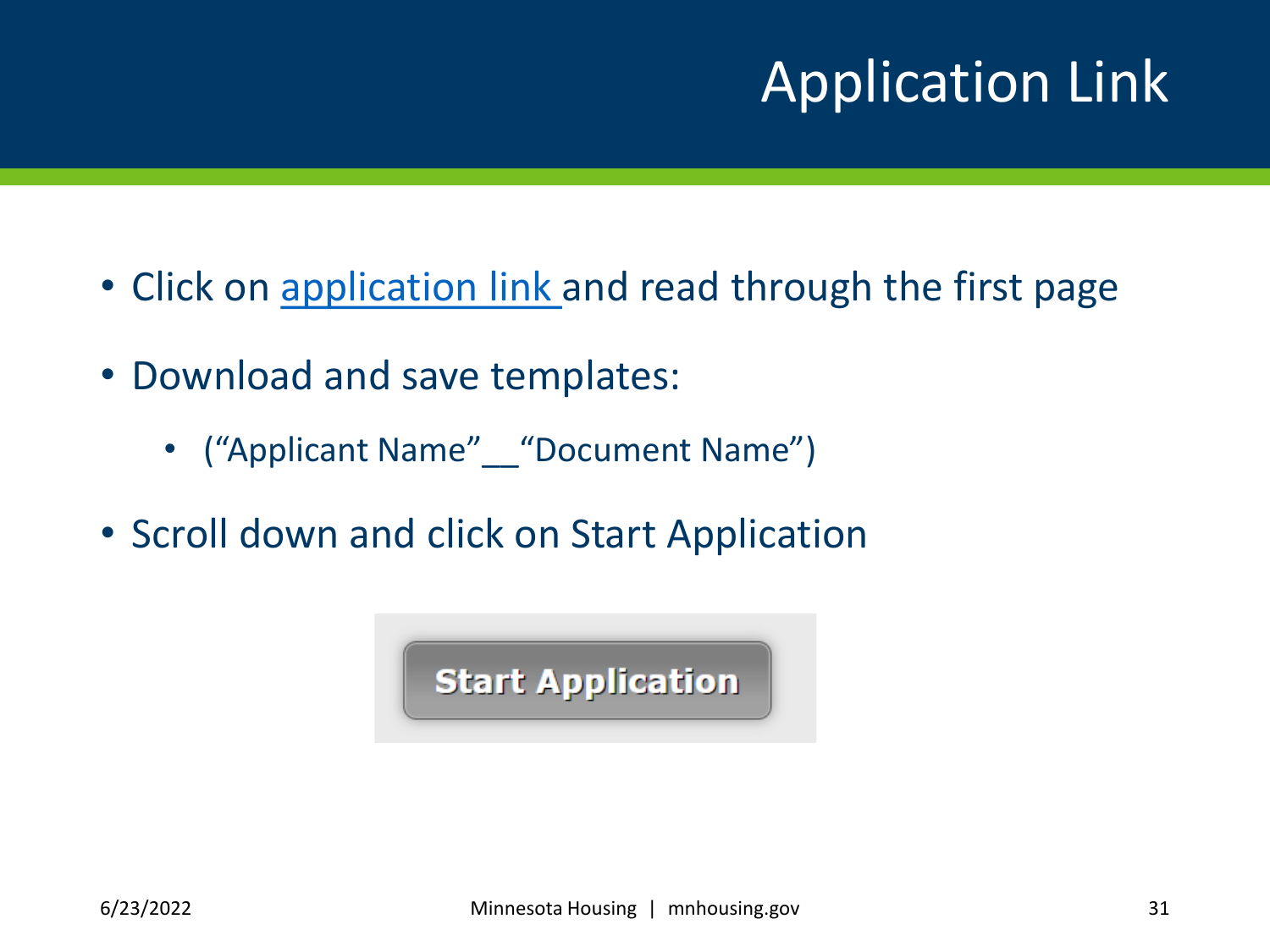### Application

#### • Type in contact information and hit submit:

| *First Name:    |               |
|-----------------|---------------|
| *Last Name:     |               |
| *Email Address: |               |
|                 | <b>Submit</b> |

• Complete the Applicant and Proposal Information Sections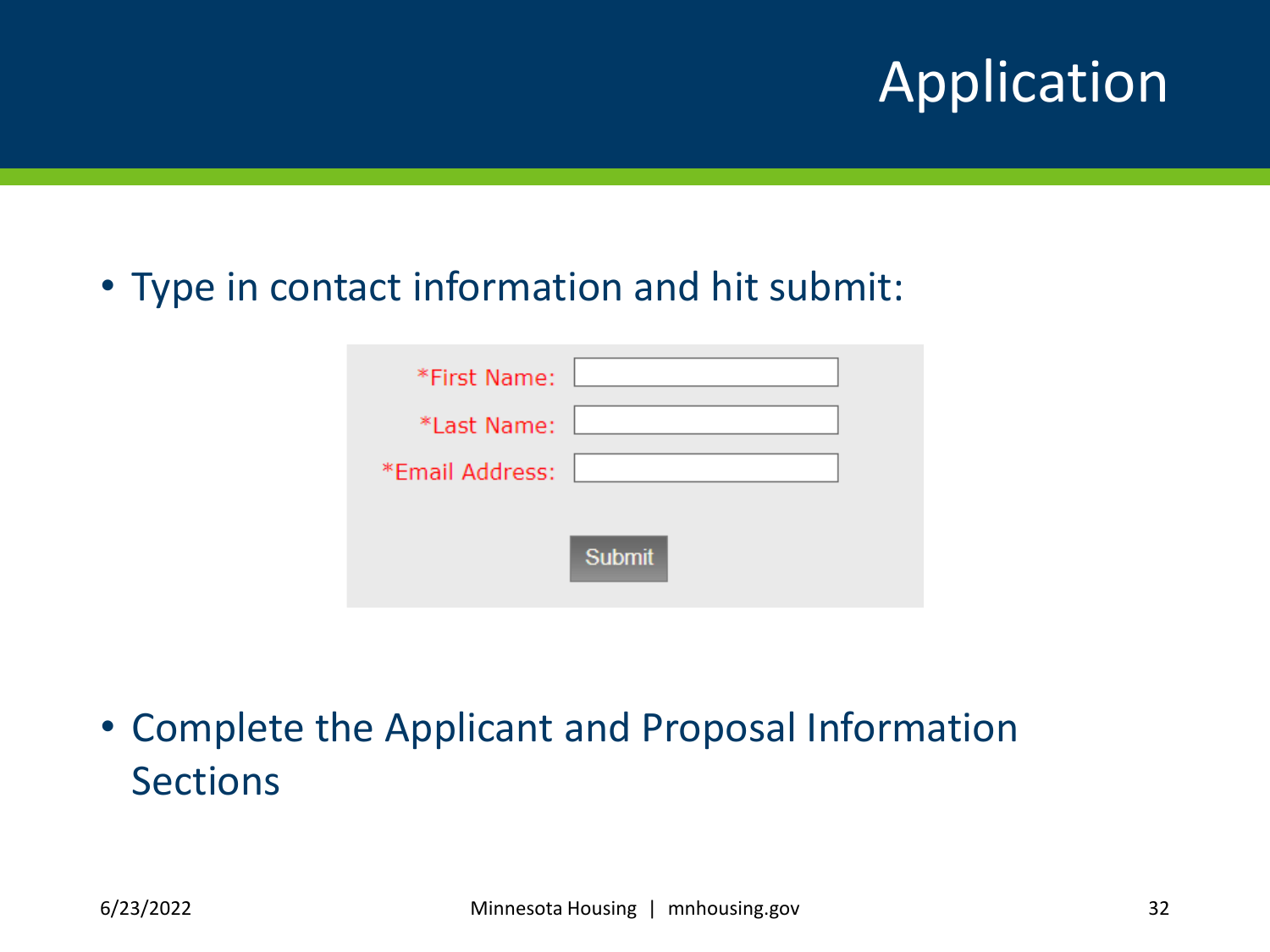### Uploading Application Documents

Complete the following attachments and upload when prompted on the last page of the online application:

- Application Questions
- Signature Page
- Workplan Template
- Budget Template
- Secretary of State "print out" of Business Record

Name all of these: "Applicant Name Document Name"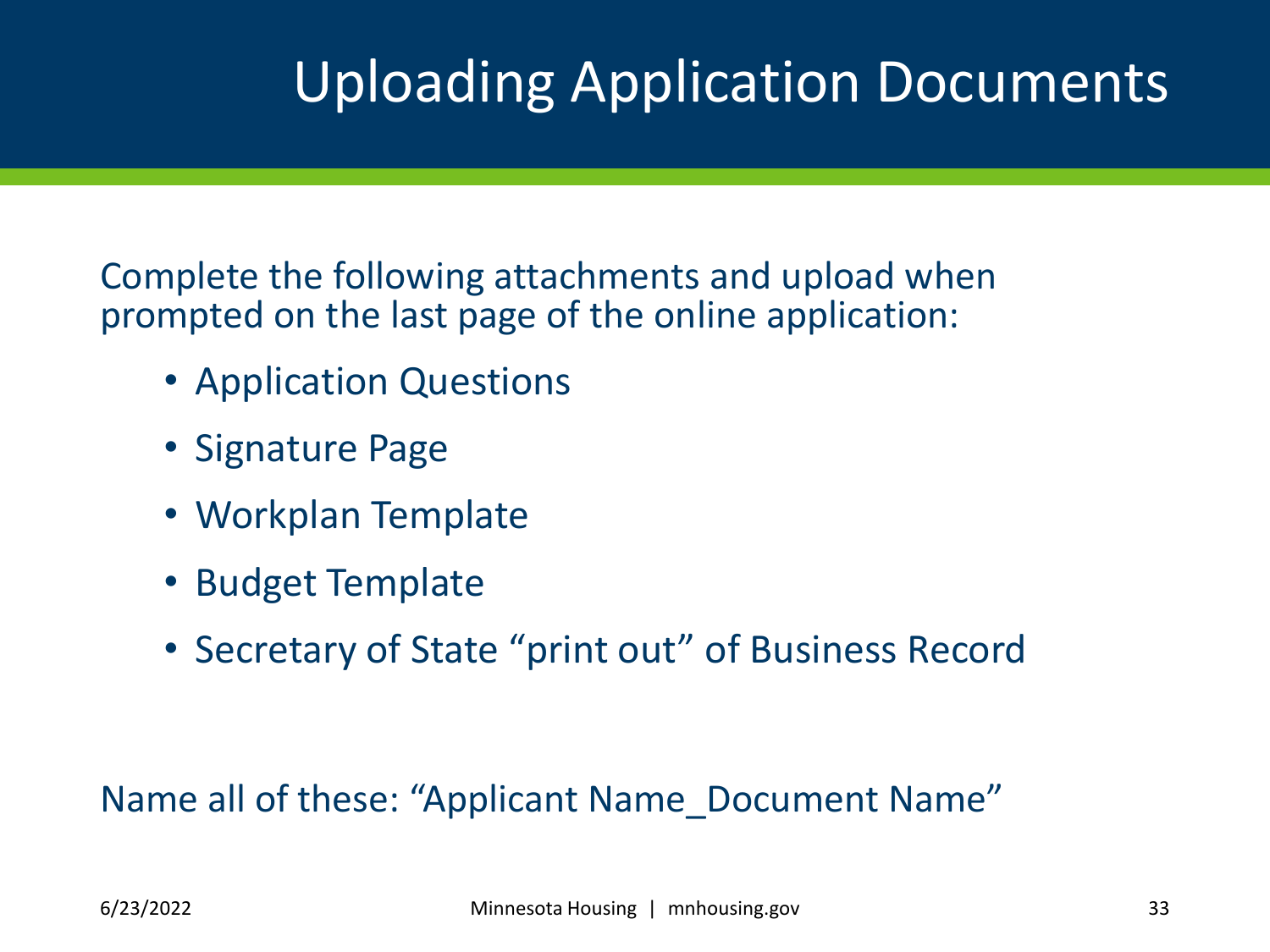## Application

### • Select finish to submit your application:

| <b>Previous</b> | Cancel | $\blacksquare$ Finish |
|-----------------|--------|-----------------------|
|                 |        |                       |

#### • Confirmation Message

**2022 Capacity Building Program Application** 

Application Deadline: Thursday, July 7, 2022 at 12:00 p.m. (Noon) CT

Thank you for submitting your 2022 Capacity Building Program Application. Please save this confirmation page for your records. You will not receive a confirmation email. If you need to make changes to your application prior to the deadline, please follow this link https://www.cvent.com/d/bkgrdb/3B, enter your contact information and select "edit."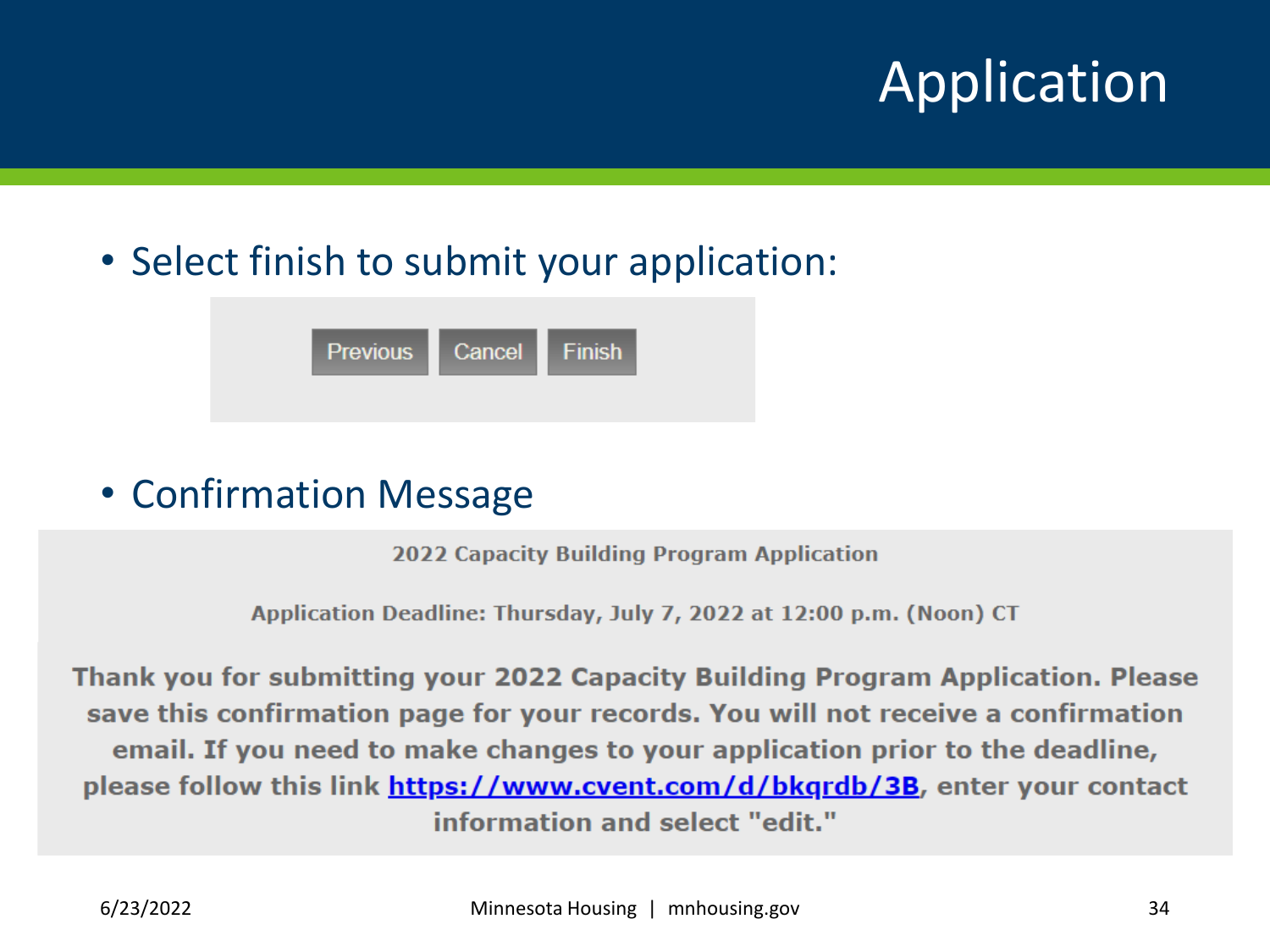# Editing Application or Changing Uploads

To made edits to your application prior to the application deadline:

- 1. Follow the link
- 2. Enter your name and email address
- 3. Click on Edit

You have already submitted a 2022 Capacity Building Program Application. If you have questions, please contact **Alyssa Wetzel-Moore**. If you wish to edit your response, click Edit. If you wish to edit your response, click Edit.

| <b>Applicant Contact Information</b> |                                             |  |  |
|--------------------------------------|---------------------------------------------|--|--|
| *First Name: Alysssa                 |                                             |  |  |
| *Last Name: Wetzel-Moore             |                                             |  |  |
|                                      | *Email Address: alyssa.wetzel-moore@state.r |  |  |
|                                      |                                             |  |  |

Edit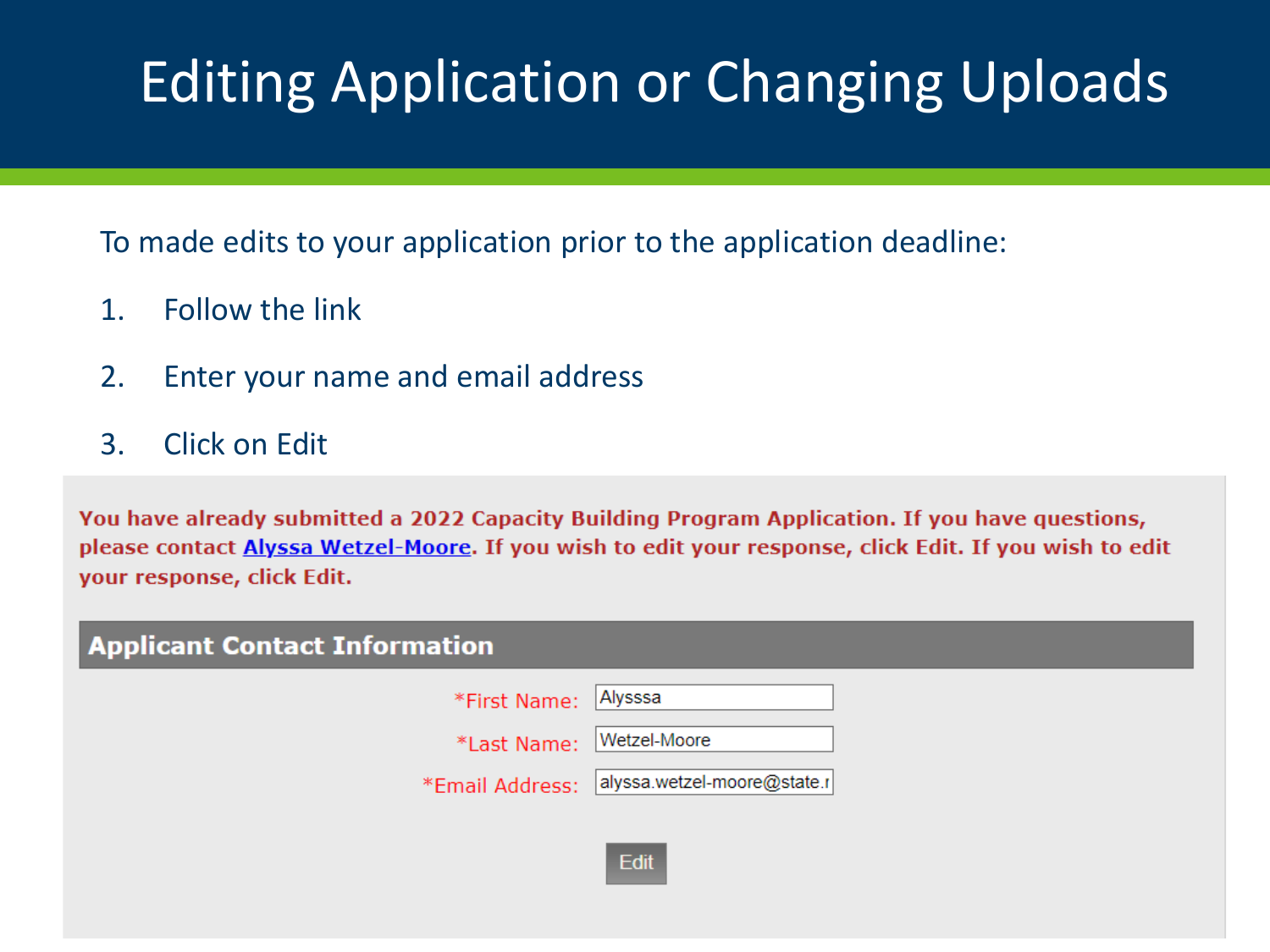

### Financial Documentation

6/23/2022 Minnesota Housing | mnhousing.gov 36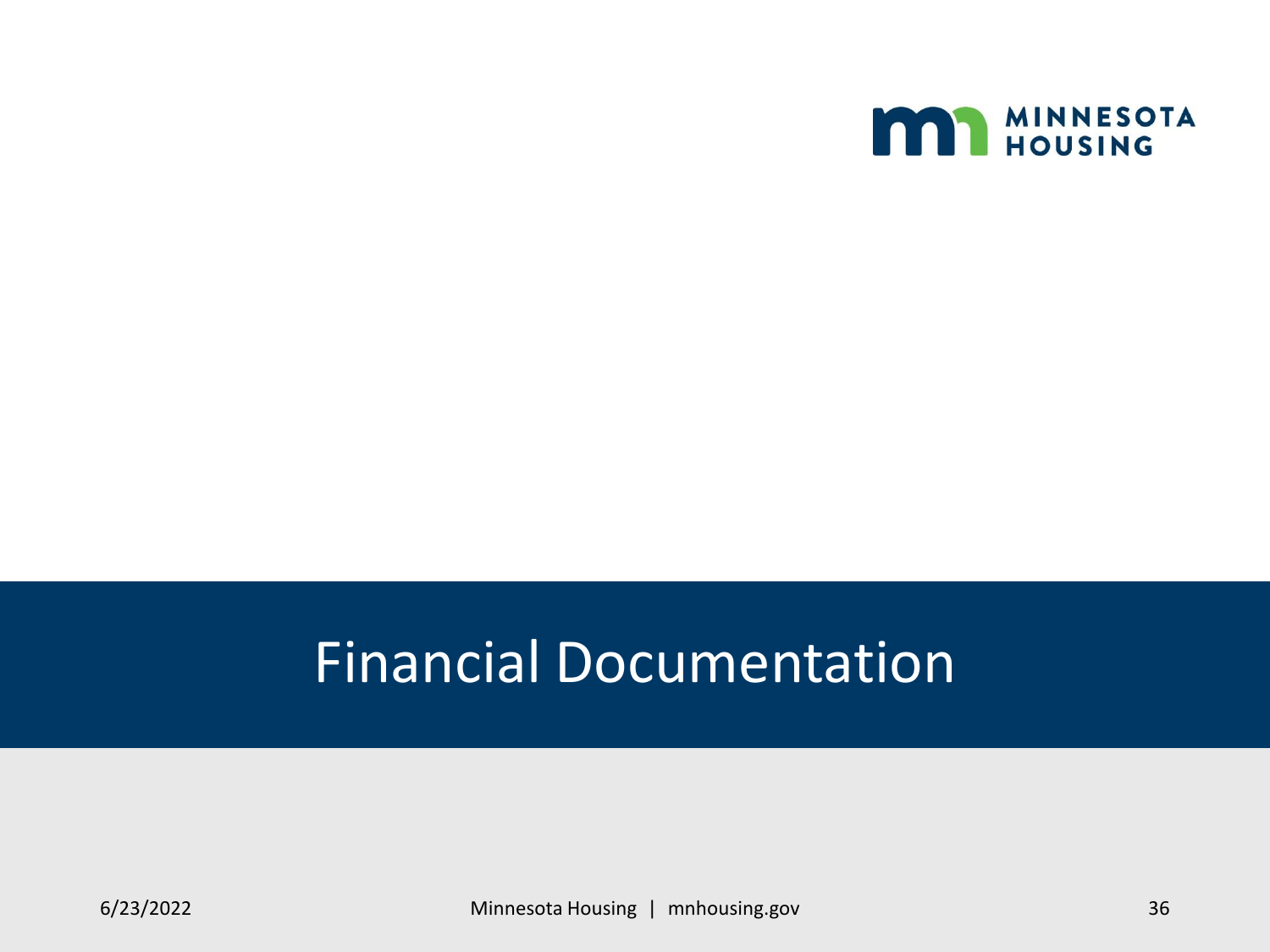### Current Financial Documents

Applicants and Capacity Building Subgrantees that are Nongovernmental Organizations requesting \$25,000 or more:

| <b>Documentation</b>                                                                            | <b>Total Gross Revenue</b>                                                                        |
|-------------------------------------------------------------------------------------------------|---------------------------------------------------------------------------------------------------|
| <b>Board-reviewed Financial</b><br><b>Statements</b>                                            | Under \$50,000 (or not in existence long<br>enough to have completed IRS Form<br>990 or an audit) |
| <b>IRS Form 990 and Aging</b><br><b>Schedule</b><br><b>(IRS Form 990 EZ is not</b><br>accepted) | \$50,000-\$750,000                                                                                |
| <b>Certified Financial Audit</b>                                                                | Over \$750,000                                                                                    |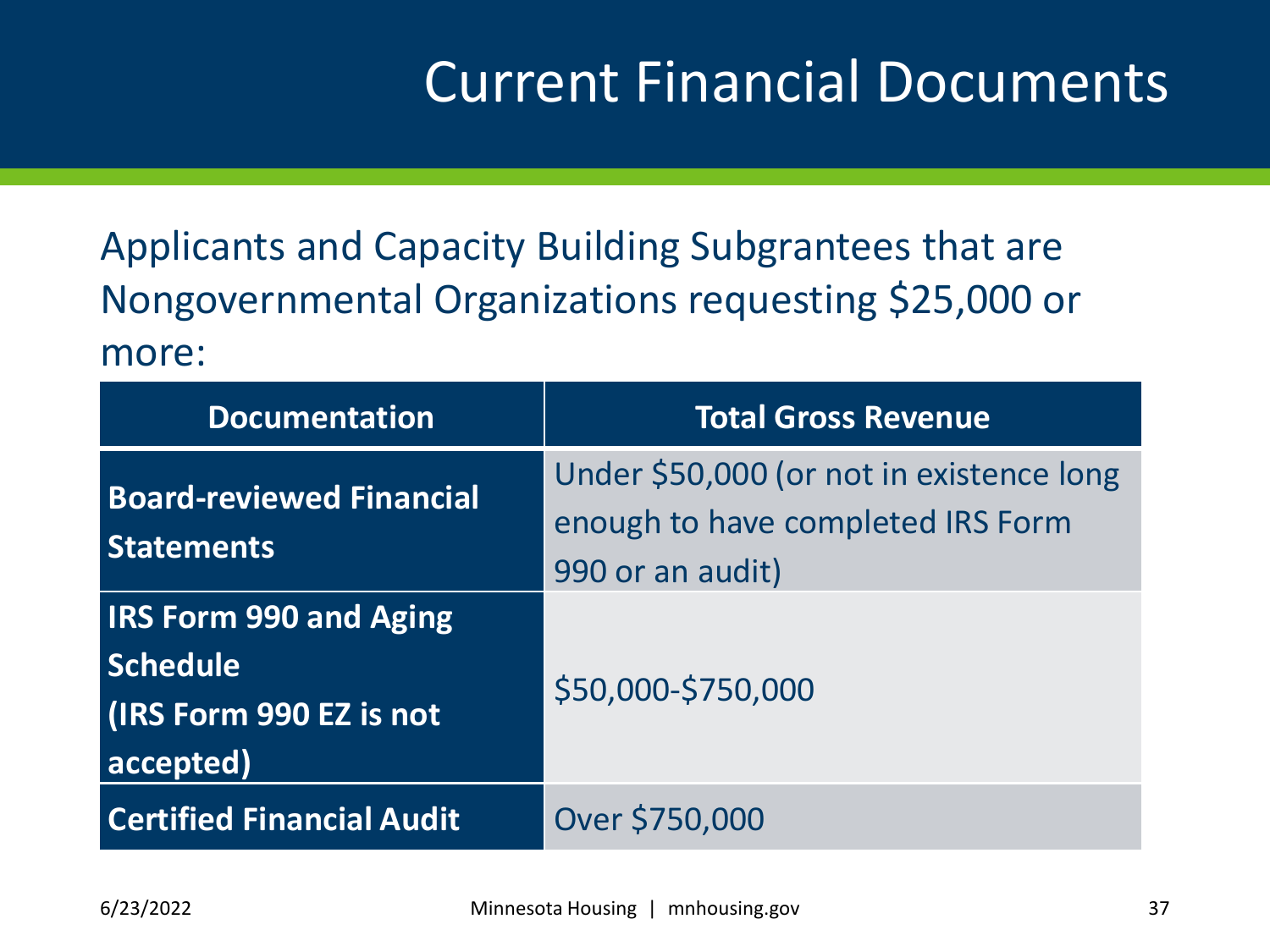### Organizations Making Less than \$50,000 Board-reviewed Financial Statements

#### **EXAMPLE ONLY (page 1)**

#### XYX ORGANIZATION STATEMENT OF FINANCIAL POSITION AS AT ENTITIES FISCAL YEAR END

|                                      | Current            | Prior              |
|--------------------------------------|--------------------|--------------------|
|                                      | <b>Fiscal Year</b> | <b>Fiscal Year</b> |
| <b>ASSETS</b>                        |                    |                    |
| <b>Current Assets</b>                |                    |                    |
| Cash & cash equivalents              | \$<br>500          | 550                |
| <b>Trade Receivables</b>             | 3,000              | 3,100              |
| Notes Receivable -current portion    |                    |                    |
| A/R Other                            | 25                 | 20                 |
| <b>Prepaid Expenses</b>              | 10                 | 10                 |
| <b>Total Current Assets</b>          | 3,535              | 3,680              |
| <b>Capital Assets</b>                |                    |                    |
| Land                                 | 20,000             | 20,000             |
| <b>Buildings</b>                     | 40,000             | 40,000             |
| FF&E                                 | 5,000              | 5,000              |
| <b>Construction in Process</b>       | 18,000             | 1,000              |
| <b>Less Accumulated Depreciation</b> | (22,000)           | (21,000)           |
| <b>Total Capital Assets</b>          | 61,000             | 45,000             |
| Notes Receivable - Long term         | 11                 | 10                 |
| <b>Due from Affiliates</b>           | 3                  | $\overline{3}$     |
| <b>TOTAL ASSETS</b>                  | 64,549             | 48,693             |
| 6/23/2022                            |                    | Minnesota Housing  |

| <b>EXAMPLE ONLY (page 2) - CONTINUED</b>    |              |          |
|---------------------------------------------|--------------|----------|
| <b>LIABILITIES</b>                          |              |          |
| <b>Current Liabilities</b>                  |              |          |
| Debt - Current term                         | 20           | 21       |
| <b>Accounts Payable</b>                     | 150          | 170      |
| <b>Accrued Wages</b>                        | 12           | 11       |
| <b>Accrued Expenses</b>                     | 20           | 18       |
| <b>Total Current Liabilities</b>            | 202          | 220      |
|                                             |              |          |
| <b>Non Current Liabilities</b>              |              |          |
| Debt - Long Term                            | 5,980        | 6,000    |
| <b>Accrued interest</b>                     | 3,000        | 3,000    |
| Due to Affiliates                           | 50           | 156      |
| <b>TOTAL LIABILITIES</b>                    | 9,232        | 9,376    |
|                                             |              |          |
| <b>NET POSITION</b>                         |              |          |
| <b>Owners Capital</b>                       |              |          |
| contributions/(distributions)               | 10,000       | 10,000   |
| <b>Prior Year's Retained Earnings</b>       | 29,317       | 19,367   |
| <b>Current Years Retained Earnings</b>      | 16,000       | 9,950    |
| <b>Total Net Position</b>                   | 55,317       | 39,317   |
|                                             |              |          |
| <b>TOTAL LIABILITIES &amp; NET POSITION</b> | \$<br>64,549 | \$48,693 |
| mnhousing.gov                               |              | 38       |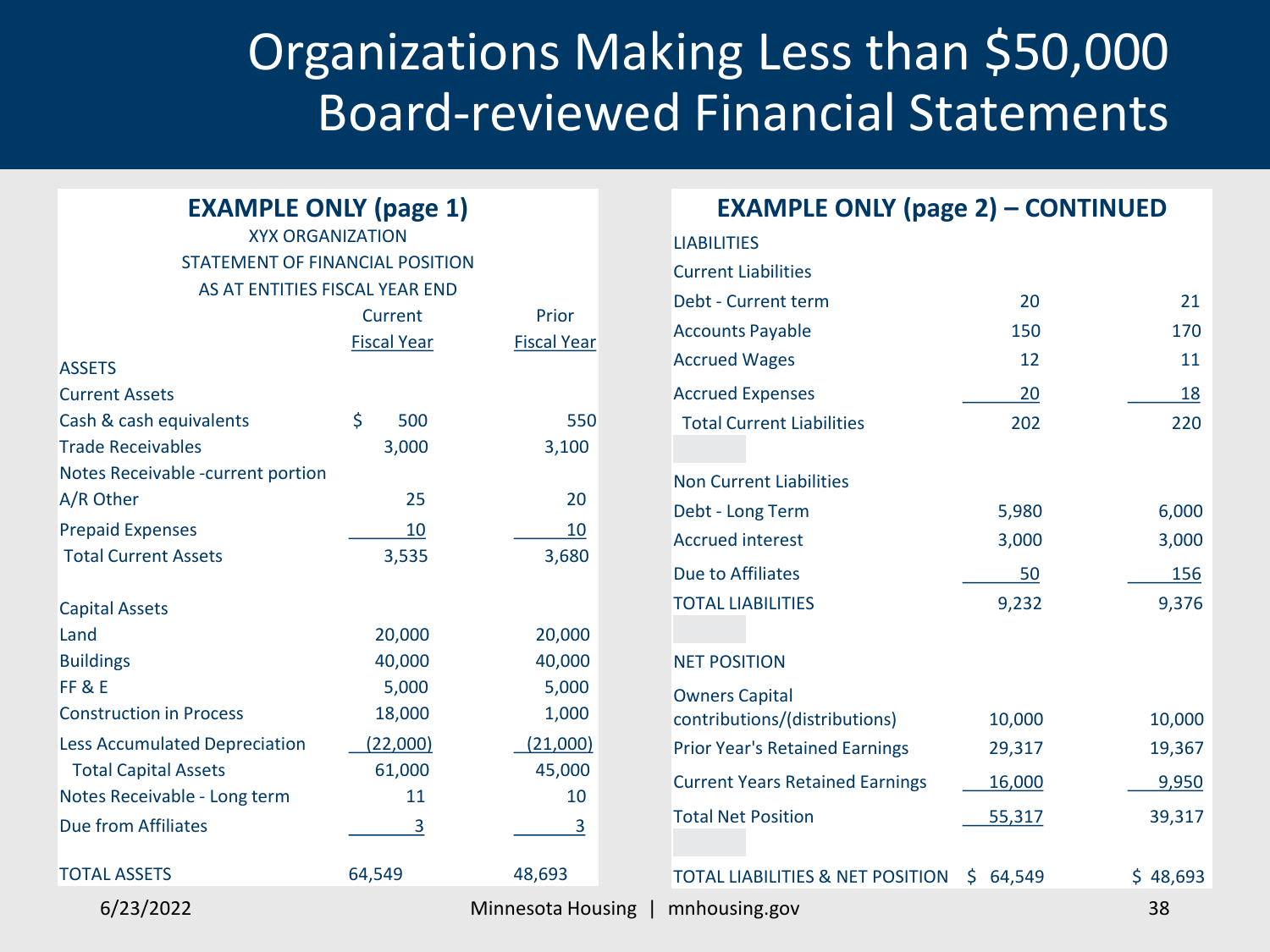### Uploading Financial Documents

**Required if Nongovernmental Organization requesting \$25,000 or more:**

- **1. Click on this link: [https://mnhousing.leapfile.net](https://mnhousing.leapfile.net/)**
- 2. On the Secure Upload Page enter this email address in the "Recipient Email": CommunityDevelopment.MHFA@state.mn.us
- 3. Press Start
- 4. Enter your name and email address
- 5. Click **Select files to send (Regular Upload).**
- 6. Click **Browse.** Select the file (repeat if needed up to 10 times).
- 7. Click **Upload & Send**.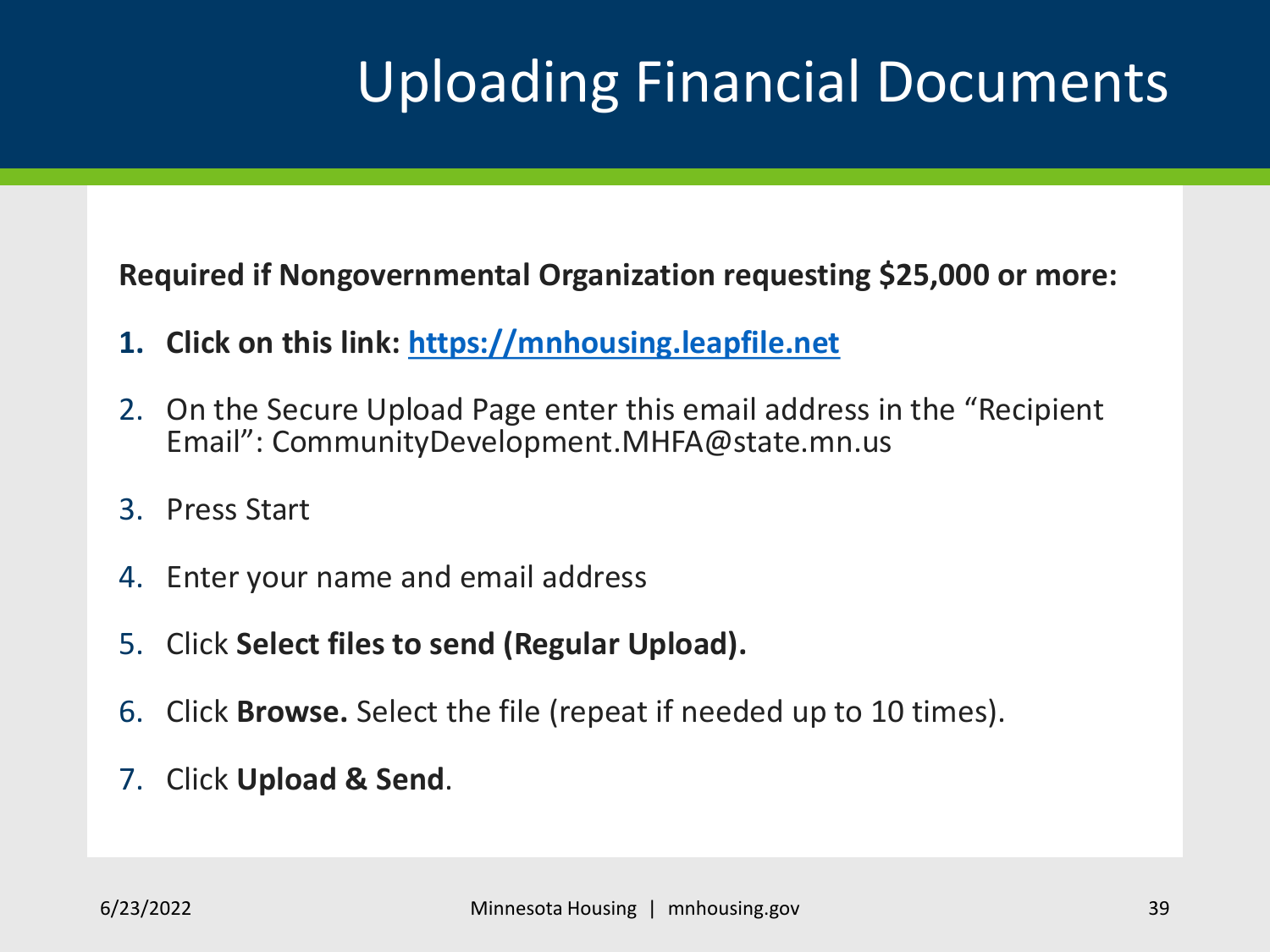### Secure Upload



#### Secure File Exchange

Welcome to the Minnesota Housing Secure File Exchange. You can use this service to send us files or to receive files from us. All transfers are confidential and SSL encrypted.

#### **Secure Upload** Send files to Minnesota Housing.

#### **Secure Download**

Download files sent to you by Minnesota Housing. Please have your download tracking code ready.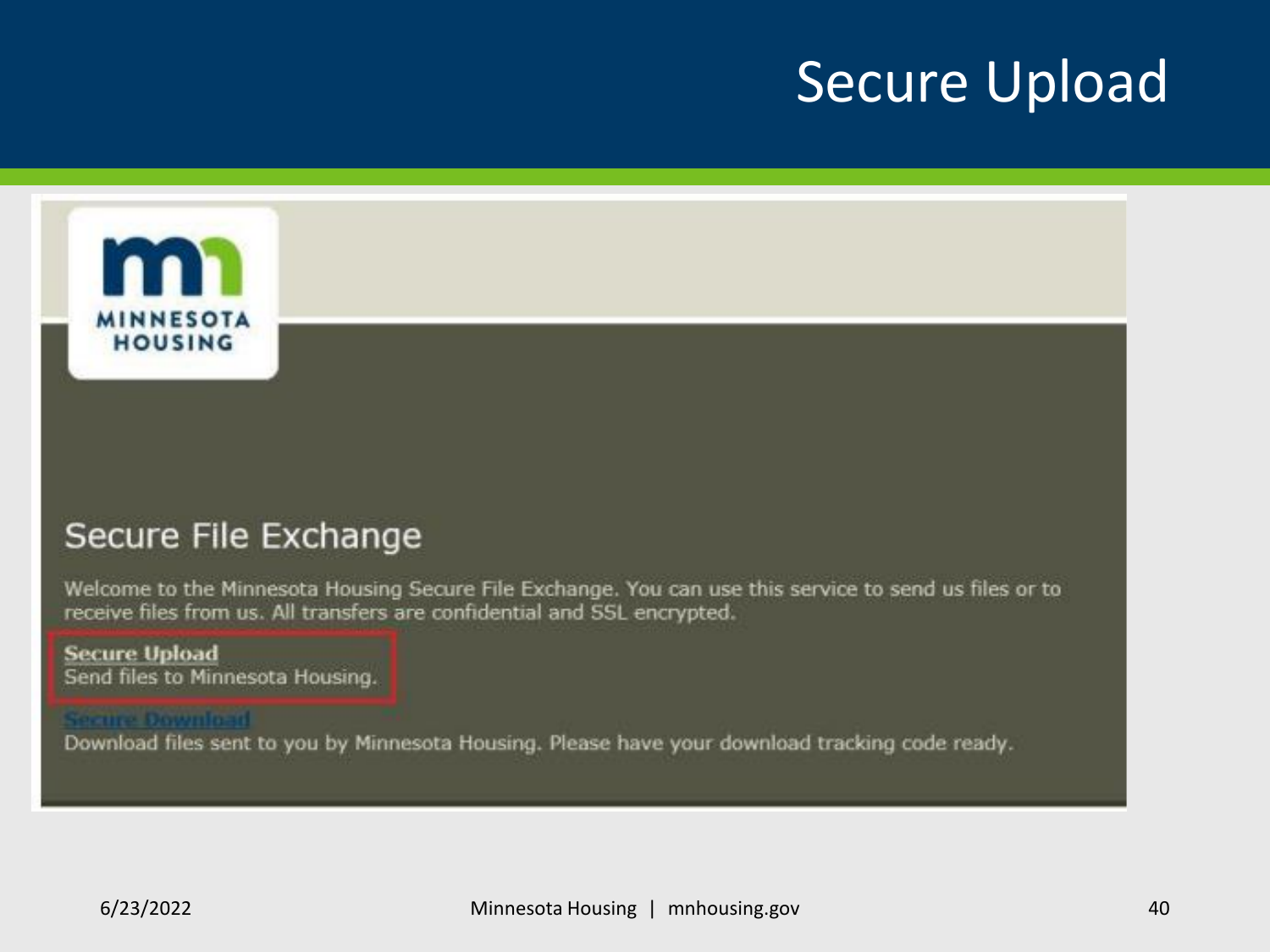### Secure Upload

Enter Recipient Email: [CommunityDevelopment.MHFA@state.mn.us](mailto:CommunityDevelopment.MHFA@state.mn.us)



Do not email financial documents. They will not be accepted and will be deleted.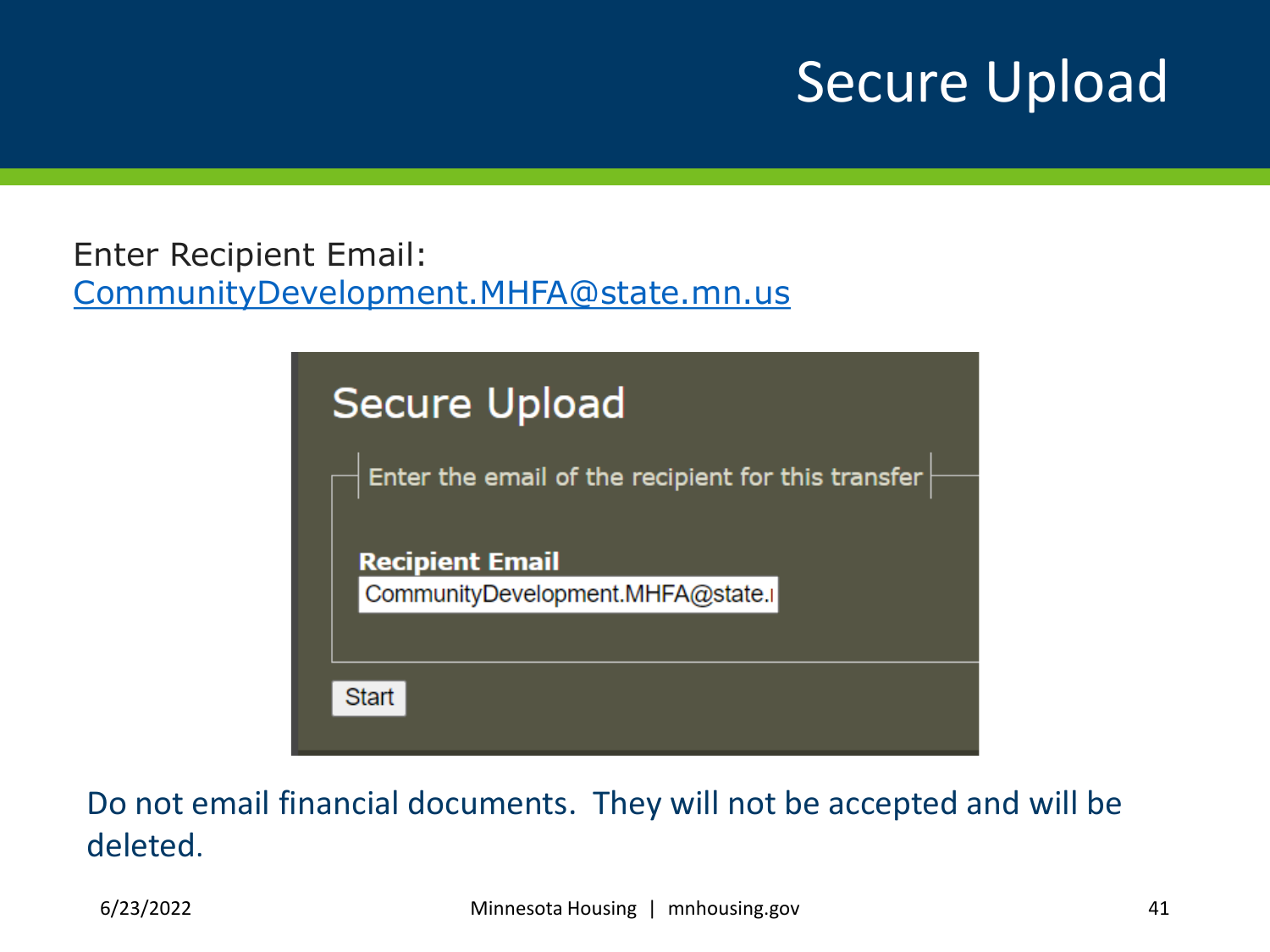### Secure Upload

#### Top of the page enter: Name, Email Address

### Scroll down to locate the file upload link – check "Notify

 $Me''$ :

Select delivery options Notify me when the files have been downloaded. Select files to send (Regular Upload) +Select a single file at a time, 2GB max size limit Select files and folders to send (Enhanced upload - HTML5) +Select multiple files at once or Drag & Drop, 4GB max size limit Select files and folders to send (\*Enhanced upload - Java)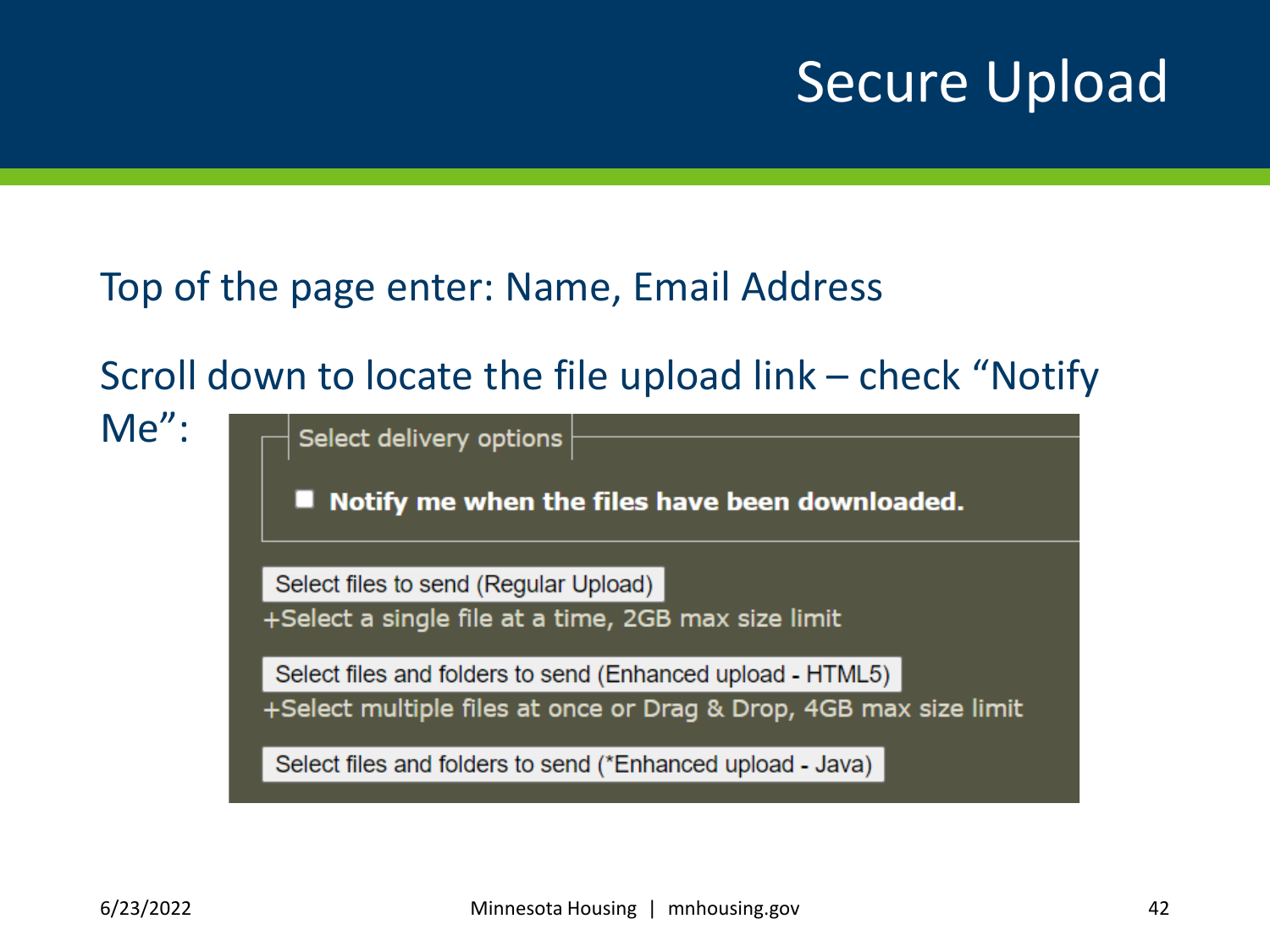# Application Tips

- 1. Read the [RFP Overview, Instructions, and Application](https://www.mnhousing.gov/sites/Satellite?blobcol=urldata&blobheadername1=Content-Type&blobheadername2=Content-Disposition&blobheadername3=MDT-Type&blobheadervalue1=application%2Fpdf&blobheadervalue2=attachment%3B+filename%3DMHFA_269494.pdf&blobheadervalue3=abinary%3B+charset%3DUTF-8&blobkey=id&blobtable=MungoBlobs&blobwhere=1533154181426&ssbinary=true)
- 2. Start early and allow enough time
- 3. Assume that the only information we have is what you've provided in your application
- 4. Directly answer the question and be clear and concise. (You don't need to reach the word limit)
- 5. Review application checklist at beginning of application
- 6. Follow the submission requirements
- 7. Closely monitor your email address and have a back-up.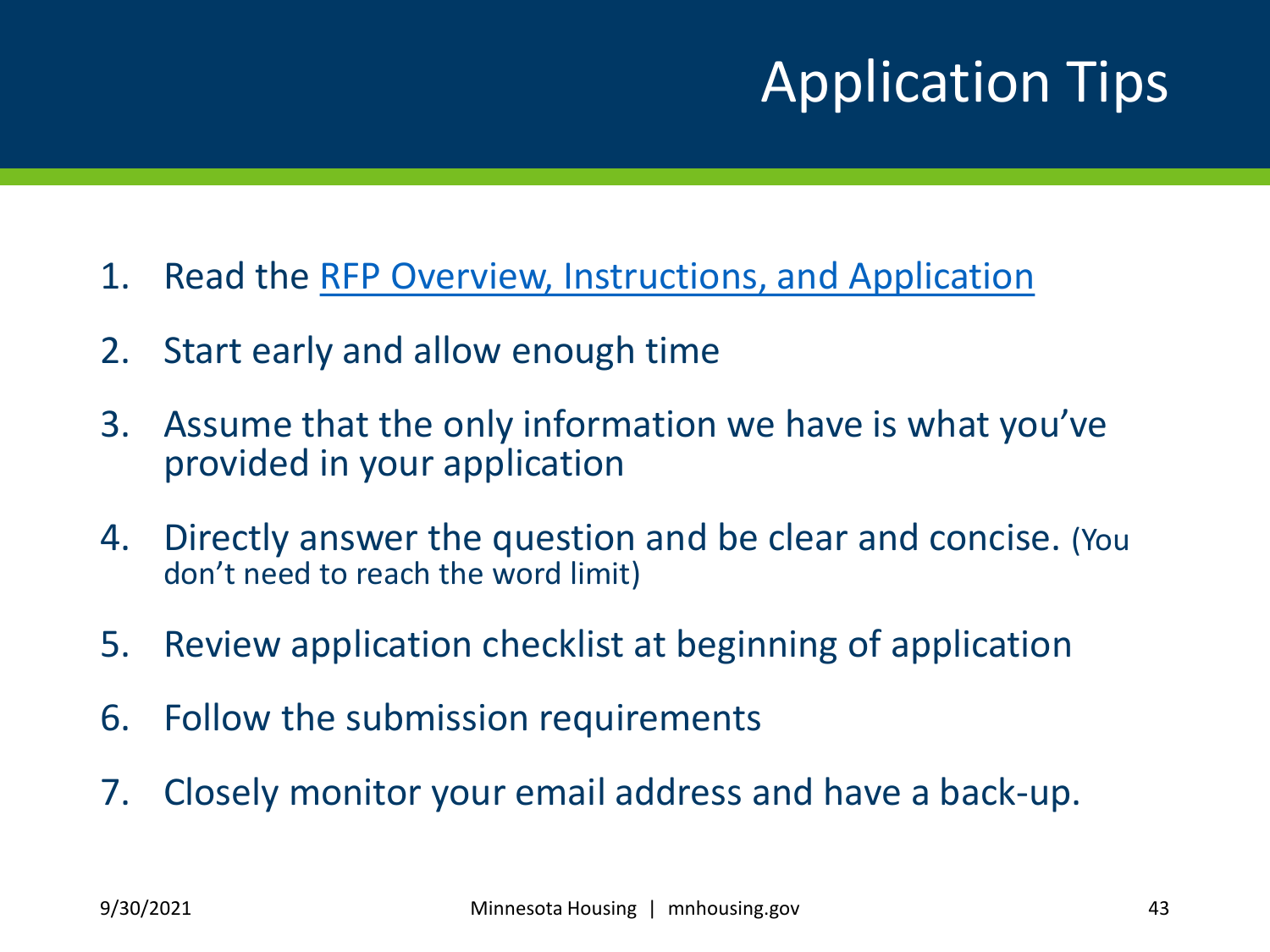### Accommodation Requests

- If you need an accommodation to apply, please contact Alyssa Wetzel-Moore via email at CommunityDevelopment.MHFA@state.mn.us or phone at 651.263.1453.
- Accommodation requests must be received seven business days prior to the application deadline to allow time to process the request.
- Phone calls for accommodation requests only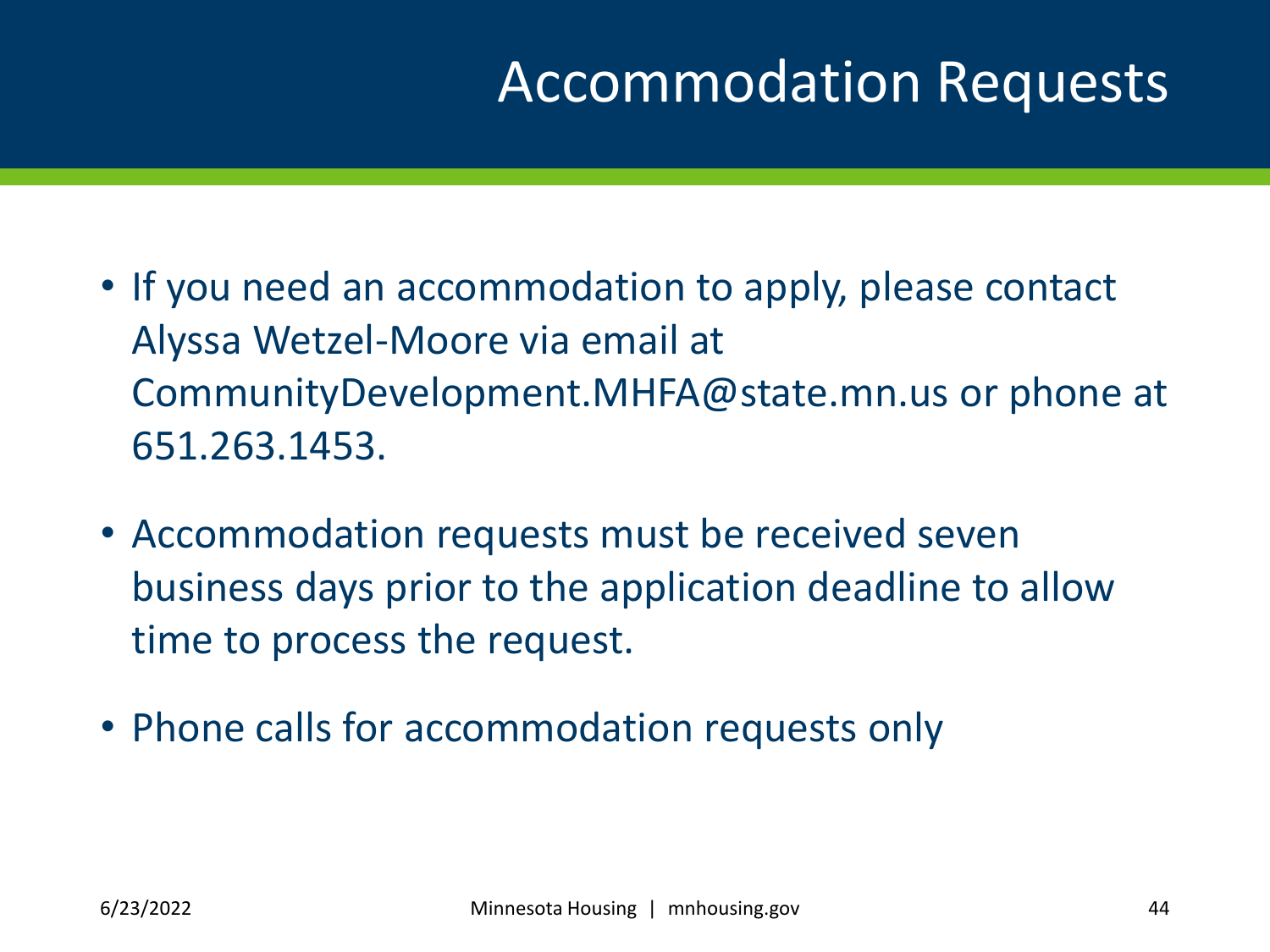# Questions?